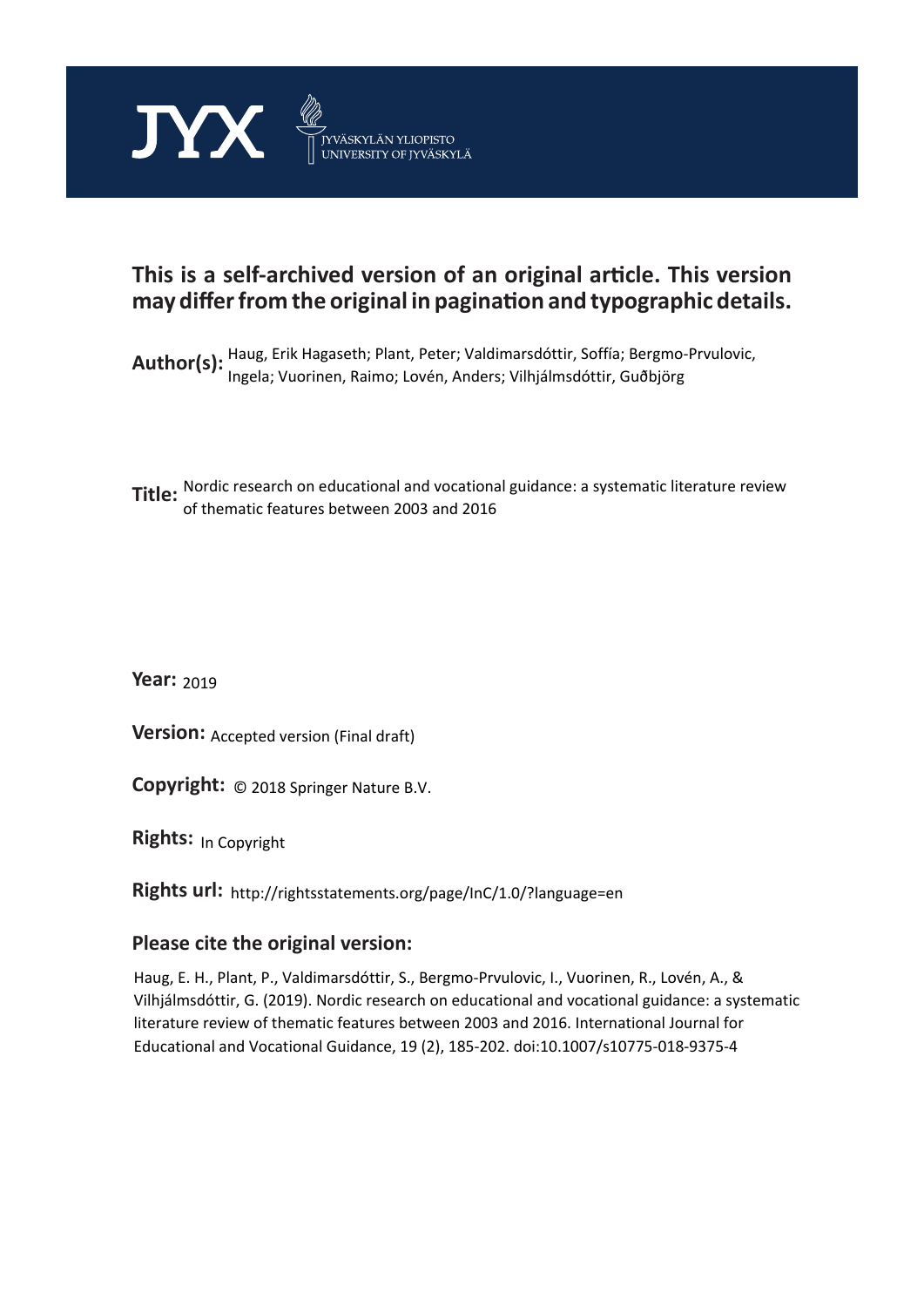# Nordic research on educational and vocational guidance – an exploratory review of thematic features between 2003 and 2016

# Introduction

Educational and vocational guidance is sometimes characterised as a 'globally travelling idea'. It exists in some form in most developed countries and many developing countries. However, little attention has been given to how context shapes the concept of educational and vocational guidance as it travels across the globe (McMahon, Watson, & Patton, 2014). The intention of this article is to explore the patterns of prominent themes in the research on educational and vocational guidance in the Nordic countries from 2003 to 2016. By this, our aim is to provide insight to research-based knowledge grounded in the Nordic context – relevant for both practitioners and policy makers on a national, Nordic, and international level.

The Nordic Region (Denmark, Finland, Iceland, Norway and Sweden, as well as the Faroe Islands, Greenland and Åland) displays strong cultural, political, and geographical similarities that make it appropriate for analysis as a unified area. (The Nordic Council of Ministers, 2017). Despite the cultural and political similarities of the Nordic countries, they are less homogenous than outsiders often assume. Superficial similarities mask substantial differences, which manifest in various aspects of culture, education and employment, as well as different routes in the political and practical development of guidance. In this context, Plant, Christiansen, Lovén, Vilhjálmsdóttir & Vuorinen (2003) conducted a review on current trends in educational and vocational guidance research in the Nordic Region. In the 2003 review, they concluded that the amount of existing research was relatively small, and that the Nordic countries had followed slightly different – if complementary – paths in terms of research in educational and vocational guidance (Plant, et al., 2003). The reasons for conducting a new review fifteen years later include – among others – the many new developments, which have affected the Nordic guidance field during this period.

Since 2003, Denmark has experienced a profound re-organising of career guidance, through a professionalisation strategy and the forming of independent youth career guidance centres. However, now the centres are facing severe cutbacks and are merging with other youth guidance initiatives to form one-stop shops and focus the service on the 20% of young people most in need of guidance. Norway on the other hand, has had an uplift in terms of policy interest and funding. The country has established regional career centres for adults and has created a compulsory career-learning program in secondary school. All of this supported by the development of a new Masters in career guidance and a growth of research and evaluation. A governmental green paper from 2016 pointed to the need for a holistic all-age guidance offer and a national quality framework that is now taking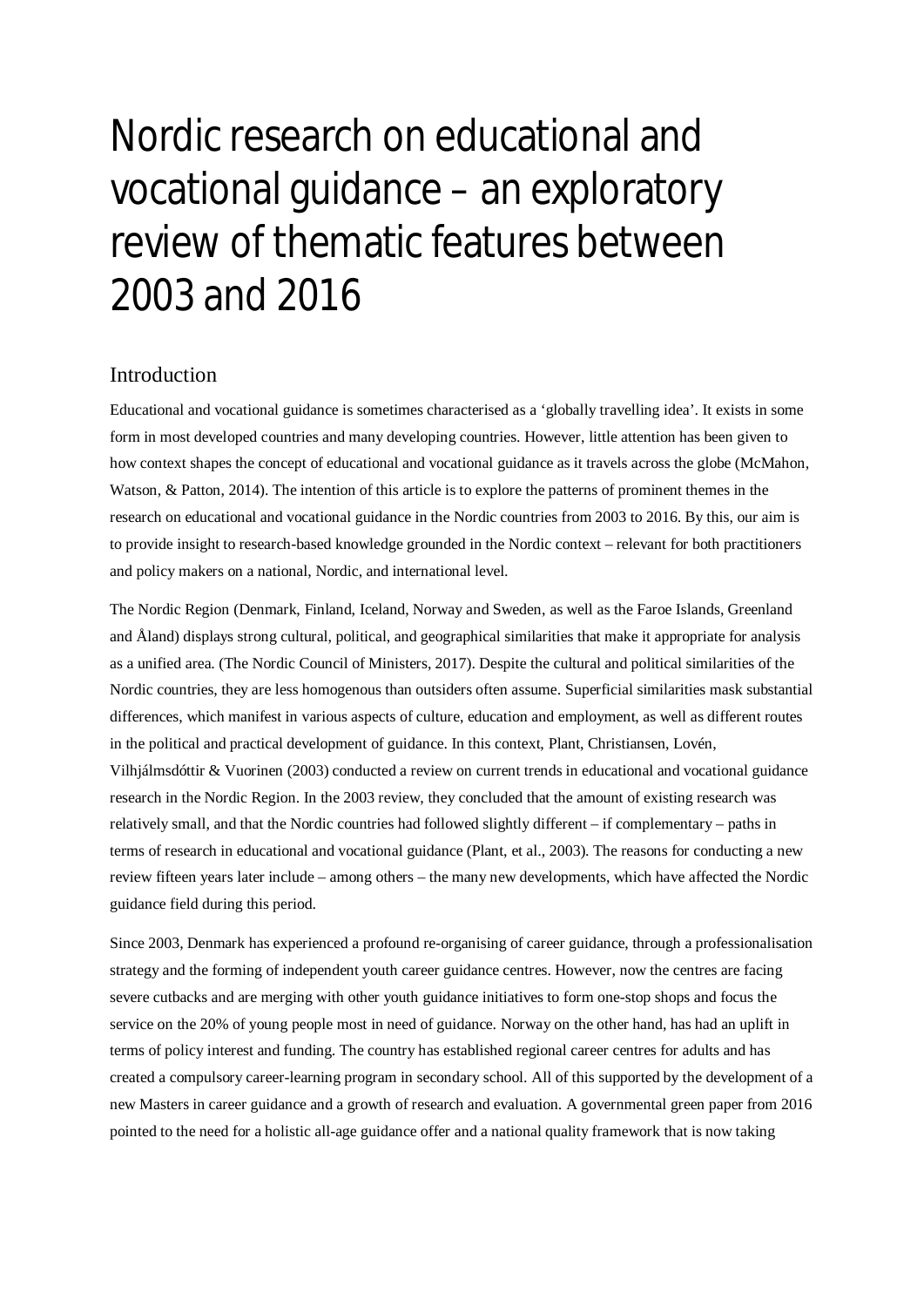shape. Iceland has introduced a universal right to career guidance, in the midst of its severe economic crises, and has introduced innovative approaches to regionalised workplace guidance.

Sweden has carried out several important developments including the development of new career guidance approaches for immigrants coming to Sweden. In Finland, they have created a national strategy for lifelong guidance to develop cross-sectoral provision at national, regional and local levels. The Finnish strategy covers equal access to services, career management skills, guidance practitioner competences, quality assurance, and cross-sectoral cooperation and coordination. Currently, the country faces a major reform in the organisation of the public employment sector in 2020. If proposed legislation goes through, public employment services will merge into new regionally organised Growth services, delivered by private companies. This reform will include major challenges such as the overall coordination and management of the services.

Overall, this depicts a volatile situation, and an intensified policy interest, aligned with a growing number of scholarly studies. The involved Nordic scholars, though few in numbers, have been highly active in research, and thus, in providing robust inputs to the policymaking processes and development of research-based practice, both on a national level and on an international level.

# Method

A team of national experts on educational and vocational guidance research from the five Nordic countries assembled to collaborate in the review process. In accordance with recommendations for completion of systematic literature reviews (Creswell, 2013) exemplified by Hughes, Mann, Barnes, Baldauf, & McKeown, (2016), the study adhered to the following:

- Setting review parameters—refining the review question, defining keywords, and developing the search strategy;
- Searching—the systematic identification of potentially relevant research using a keyword strategy;
- Screening—the application of pre-determined criteria to report titles, abstracts, and full texts derived from the review question and related sub-questions;
- Synthesis and reporting—the analysis and identification of key findings.

### Setting review parameters

Our aim was to look for thematic features in the research on educational and vocational guidance in the five Nordic countries from 2003 to 2016. By this, our intention was to explore key features in educational and vocational guidance research in a given period and context.

The research included both empirical and theoretical contributions from peer reviewed articles/book chapters, PhD theses, anthologies and evaluative reports (grey literature). As evident in several articles (e.g. Lovén, 2003; McMahon, 2014), educational, vocational and career guidance is used, to some extent, synonymously to cover the same phenomenon. In the different Nordic languages, the same variety in the use of concepts is evident. Although we use educational and vocational guidance as an overall concept in this article, we included the following keywords in the search phase of the review: educational, (or/and) vocational (or/and) guidance in the respective languages of the countries (Iceland: náms- og starfsráðgjöf; Norway: yrkesveiledning, utdannings- og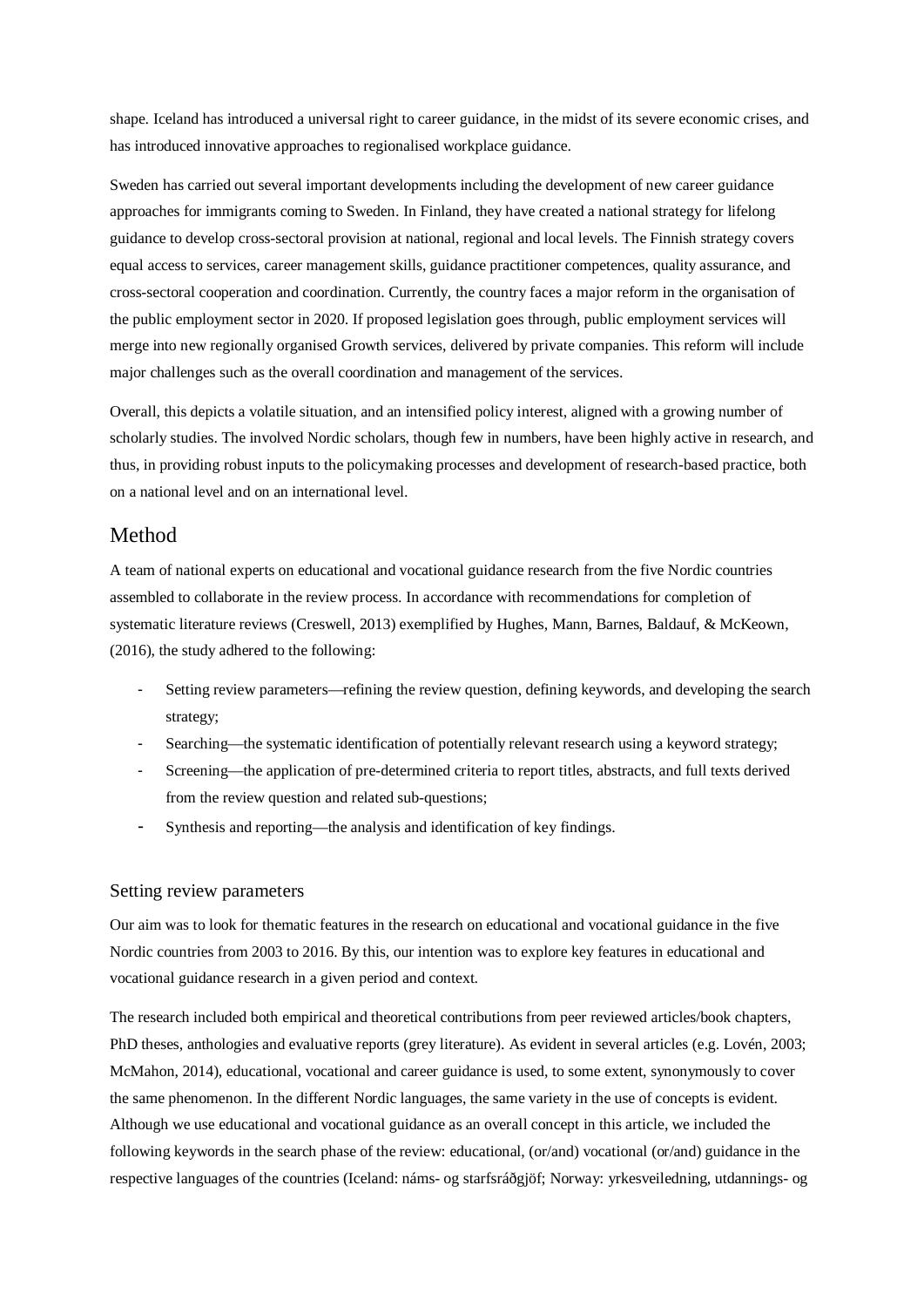yrkesrådgivning, yrkes- og utdanningsrådgivning, karriereveiledning and karriererådgivning; Sweden: studieoch yrkesvägledning; Finland: uraohjaus, urasuunnittelun ohjaus, opinto-ohjaus, oppilaanohjaus; Denmark: vejledning). Further, we included research from a Nordic context written in English. Here, we used the keywords educational, (or/and) vocational (or/and) career (or/and) guidance. In our view, the different areas covered in the research literature coincide with the definition of educational and vocational guidance developed in the ELGPN Glossary (2014). There, Educational guidance is defined as "Helping an individual to reflect on personal educational issues and experiences and to make appropriate educational choices", while vocational guidance is defined as "Help for individuals to make choices about education, training and employment" (ELGPN, 2014).

#### Searching and screening

The guidelines developed in the first phase framed the searching and screening phase of the review process. Each of the national experts searched national databases (SWEPUB, DIVA, ORIA, SKEMMAN, FINNA). Further, as a quality assurance, we compared and supplemented the findings with already existing relevant national research reviews (e.g. Buland & Mathiesen, 2008; National Audit Office, 2015; Skovhus & Thomsen, 2017; Vilhjálmsdóttir, 2016). In this process, we agreed to encompass research that contained explicit paragraphs with implications for educational and vocational guidance – although not primarily focusing on guidance. Country representatives gathered their findings in a country note. Table 1 visualises the distribution of findings in the initial screening process.

|              | Sweden  | Finland | <b>Norway</b> | Denmark | <b>Iceland</b> | Total    |
|--------------|---------|---------|---------------|---------|----------------|----------|
| Peer         | $16(-)$ | 22(1)   | $5(-)$        | 3(5)    | 37(4)          | 83 (10)  |
| reviewed     |         |         |               |         |                |          |
| articles     |         |         |               |         |                |          |
| PhD theses   | 18(3)   | 51(5)   | $4(-)$        | 3(1)    | 2(2)           | 52(11)   |
| Evaluative   | 3(7)    | 4(2)    | 20(17)        | 69(22)  | $-(1)$         | 92 (49)  |
| reports      |         |         |               |         |                |          |
| Other (e.g.  | 21(11)  | $1(-)$  | $7(-)$        | 1(9)    | $3(-)$         | 32(20)   |
| Anthologies) |         |         |               |         |                |          |
| Total        | 58 (21) | 73(8)   | 36(17)        | 76 (37) | 42(7)          | 286 (90) |

Table 1: Distribution of research reports by theme and country. The numbers in brackets indicate numbers in the 2003 review (Plant, et al., 2003). Note of importance: the 2003 review contained selected examples**.**

### Synthesis

The content of the national reports was analysed based on recommendations in systematic exploratory review methodology (Creswell, 2013). This involved systematization of the documented research based on thematic areas, stated intentions in the studies, and specific target groups. Further, we compared and further synthesised preliminary conclusions from all country notes into themes of current features. Given the amount of research reports, the following presentation of thematic features will emphasize representations of prominent research areas, more than act as an exhaustive list of all documented research revealed through the review process.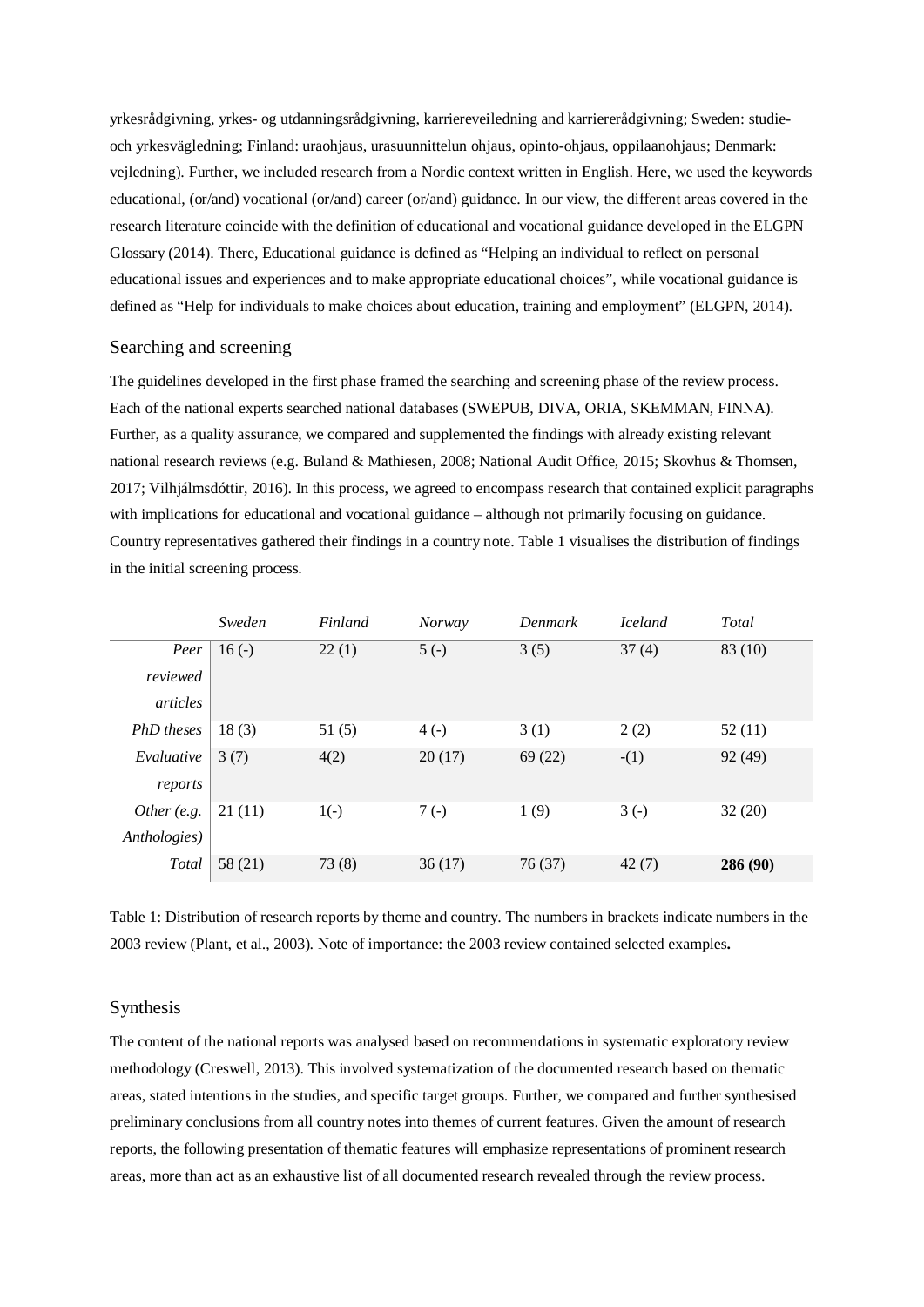# Features in Nordic research on educational and vocational guidance between 2003 and 2016

Regarding the distribution among the countries, the total amount of documented research varies from 36 (Norway) to 76 (Denmark). Sweden and Finland have a larger amount of PhD theses (18/51) than the other countries (4/3/2), while Iceland stands out as the most prominent provider of peer-reviewed articles (37). Regarding evaluative reports, Denmark has over three times more reported projects in this category than the next (Norway).

The analysis of the research reports revealed the following thematic areas: focus on the outcome of educational and vocational guidance; with the subcategories outcome of educational and vocational guidance in a school context, focus on outcome of educational and vocational guidance for adults, outcome of educational and vocational guidance related to different target groups. Further, we revealed a theme called the guidance process, with the subcategories educational and vocational guidance in groups and communities, ICT-oriented/Multi channelled approaches, contextualisation of international inventories and professionalization of the guidance practitioners. The third thematic area is critical approaches. Table 2 show the distribution among the different themes included in this review.

| Theme 1: Focus on the outcome       | Theme 2: The guidance process       | Theme 3: Critical approaches |
|-------------------------------------|-------------------------------------|------------------------------|
| of educational and vocational       | (24)                                | (9)                          |
| guidance (63)                       |                                     |                              |
| Sub categories                      | Sub categories                      |                              |
| outcome of educational and          | educational and vocational          |                              |
| vocational guidance in a school     | guidance in groups and              |                              |
| context $(24)$                      | communities (7)                     |                              |
| outcome of educational and          | ICT-oriented/Multi channelled       |                              |
| vocational guidance for adults (19) | approaches $(6)$                    |                              |
| outcome of educational and          | contextualisation of international  |                              |
| vocational guidance related to      | inventories (7)                     |                              |
| different target groups (20)        |                                     |                              |
|                                     | professionalization of the guidance |                              |
|                                     | practitioners (4)                   |                              |

Table 2: Distribution of different themes. The numbers in brackets indicate the number of texts associated with the theme

# Theme 1: Focus on the outcome of educational and vocational guidance

The main area of research we find in this review is concerned with the potential outcome of educational and vocational guidance. This correlates with the findings reported in the prior review (Plant et al., 2003). We begin with examples from a school context, which contains the largest amount of research in this category.

## Outcome of educational and vocational guidance in a school context

A common feature in all Nordic research related to the outcomes of guidance in a school context is an emphasis on young peoples' transitional phases, and how guidance could or should be delivered to contribute in these processes (e.g. Buland, Mathiesen, & Mordal, 2014; Day, Kaiser & Nielsen, 2009; Hultgren, 2009; Katznelson & Pless, 2005; Lund, 2006; Pless & Katznelson, 2007). In more detail, the focus has been on measurement of outcomes in career learning programmes (e.g. Lødding & Holen, 2012), and school-based guidance provision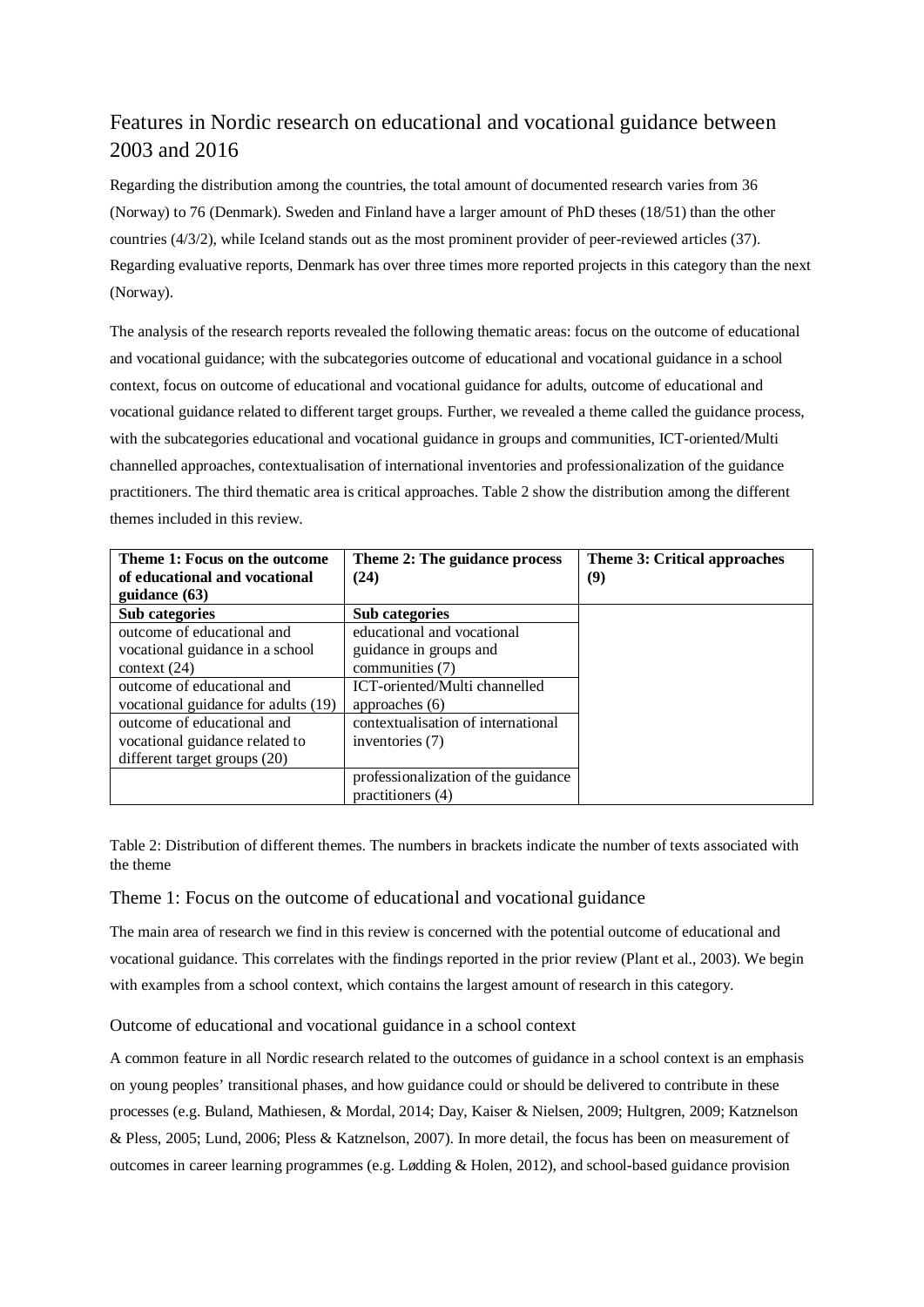(e.g. Buland, & Havn, 2003; Buland & Mathiesen, 2008; Buland, Mathiesen, Aaslid, Haugsbakken & Bungum, 2010; Buland et al., 2011). A common feature in these studies is to present an overall picture of the development and quality of guidance in Nordic schools. Mainly, studies are financed through national or regional governments, and aimed at evaluating already initiated national or regional projects (e.g. Atjonen, Manninen, Mäkinen & Vanhalakka-Ruoho, 2011; Christensen & Larsen, 2011; Danish Evaluation Institute, 2007; Epinion, Pluss Leadership & the Danish Centre for Youth Research, 2012; Rambøll, 2005a; 2005b; 2006a; 2006b; 2007). The methodological design is often triangulation, with a combination of observation, surveys and interviews.

Recent research in a Danish school context also includes an emphasis of the usefulness of introducing Career Management Skills concepts (e.g. Juul, Pless & Katznelson, 2016; Katznelson, Lundby & Møller Hansen, 2016; Poulsen, Thomsen, Buhl & Hagmayer, 2016). In Iceland, Vilhjálmssdóttir (2007) compared in an evaluative study two different approaches in career education – an experiential approach and a cognitive approach. In Finland, Tapio (2010) focused on the effects of a group counselling and classroom guidance model with an aim of helping students improve their achievement strategies.

#### Focus on outcome of educational and vocational guidance for adults

The research in this category is mainly focusing on (1) evaluating different methodological approaches in guidance (e.g. Vanhalakka-Ruoho & Ruponen, 2013), (2) guidance services in regards to career related issues occurring in organisational changes (e.g. Bergmo-Prvulovic, 2015; Hallqvist, 2012), and (3) organisational developments in service provision (e.g. Vilhjálmsdóttir et al., 2011). The research in this last area covered in particular evaluations of the establishment of regional partnerships for career guidance (e.g. Becken, Klingenberg, Berg & Jordell, 2014; Bergem, Grimsrud & Halvorsen, 2015; Borgen, Røste & Vibe, 2008; Buland & Haugsbakken, 2009; Feiring & Helgesen, 2007, Mathisen & Stokke, 2011; Nyhus, Solbu & Stokke, 2011; Stokke & Nyhus, 2010).

Beside the three main areas mentioned in the beginning of this chapter, there is research undertaken to study the career development and implications for practice in a university context (Lairio, Puukari & Kouvo, 2011; Svennungsen, 2011). Another segment relates to the outcome of guidance in different rehabilitation and public employment settings (Pasanen, 2007; Reme, et al., 2016; Sveinsdottir, et al., 2014). The research methodology in this thematic category varies from qualitative studies – typically with the intention of investigating the experience of users (e.g. Svennungsen, 2011) – to quantitative approaches, e.g. multicentre Randomized Controlled Trials (Reme, et al., 2016).

# Outcome of educational and vocational guidance related to different target groups

In all Nordic countries, there is a focus of interest in research on target-specific approaches of educational and vocational guidance (e.g. Hertzberg, 2003; Larsen, Day, Boysen & Hansen, 2008; Lindblad, 2016; Lundqvist, 2010; Sheikhi, 2013; Sundelin, 2015). Although present in all countries, (e.g. Juutilainen, 2003; Mathiesen, Buland & Bungum, 2010; Sørensen, Sørensen, Plant & Wolthers, 2007; Sørensen, Madsen & Sørensen, 2006; Zuleta & Krohn, 2013), Sweden stands out with a special focus on migrants (e.g. Lindblad, 2016; Lundqvist,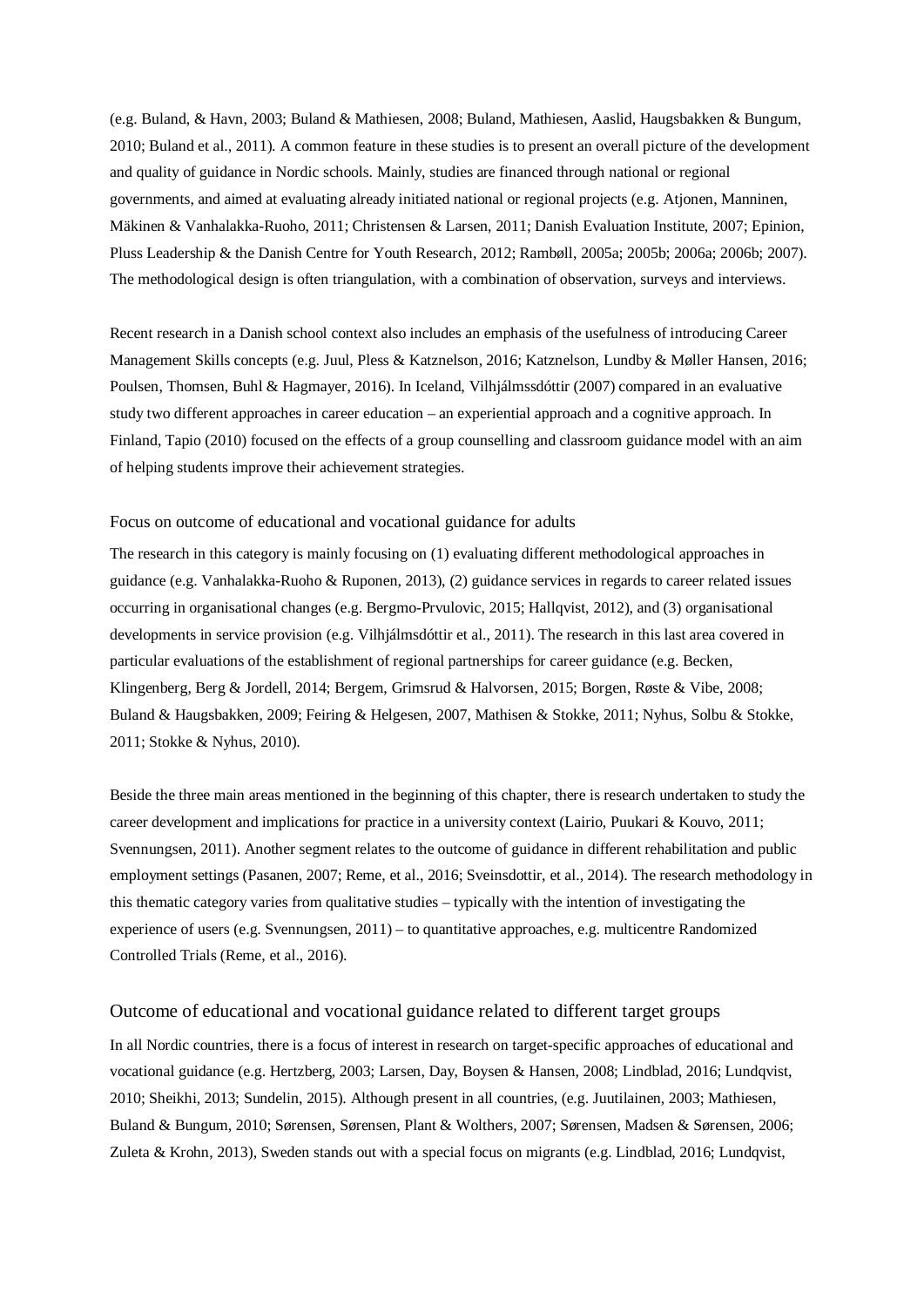2010; Sheikhi, 2013; Sundelin, 2015), gender (e.g. Sandell, 2007) and social class (Lidström, 2009; Lidström et al., 2014; Lund, 2006; Puaca, 2013; Ulfsdotter, 2006).

Another targeted group of interest is dropouts from upper secondary education (e.g. Blöndal, Jónasson & Tannhäuser, 2011). Longitudinal research on dropout in relation to parenting (Blöndal & Aðalbjarnardóttir, 2009; 2014), student engagement and expected educational pathways based on level of student engagement (Blöndal & Aðalbjarnardóttir, 2012) have aimed at providing insights for policymakers and guidance practitioners who work as supportive agents for adolescents. Finally, we find an interest in the career development among students with special needs (e.g. Honkanen, 2006).

### Theme 2: The guidance process

We name the second theme the guidance process. In the following paragraph, we will highlight research aimed at investigating educational and vocational guidance in groups and communities, ICT-oriented/Multi channelled approaches, contextualisation of international inventories and professionalization of the guidance practitioners.

#### Educational and vocational guidance in groups and communities

Evident in the other Nordic countries (e.g. Tapio, 2010; Vanhalakka-Ruoho & Ruponen, 2013) but specifically emphasized in Denmark, we see an interest in research on collective forms of guidance (e.g. Thomsen, 2009; Valgren, 2013). This change has been characterised as a collective turn in the view of how guidance ought to be delivered (Plant & Thomsen, 2012). As an example, Valgren (2013) tested and further developed a method called Collective Narrative Practice via case studies in three Danish folk high schools<sup>[1](#page-6-0)</sup> (*folkehøjskole*). Thomsen (e.g. 2009; 2011; 2012) put a specific emphasis on studying what effect the process of moving guidance out of offices and into workplaces and actual working groups has. In Finland, Koivuluhta and Puhakka (2013) did a case study on a dialogical approach applied in group counselling. Vuori and Silvonen (2005) examined whether a preventive, group-based job search program has long-term beneficial effects on the re-employment and mental health of participants who have been unemployed for a prolonged period of time. Kettunen, Sampson and Vuorinen (2015) focused on guidance that has expanded into online communities.

## ICT-oriented/Multi channelled approaches

The use of technology in career development systems and services has increased dramatically in recent years. In light of the increase, research studies of the concept of ICT as an integrative part of educational and vocational guidance, as well as the attitudes among practitioners to this potential change of structure of guidance provision, have been completed in the Nordic countries. In the review, it is evident that Finland, and especially a research team at the University of Jyväskylä, has taken a lead in focusing on these matters.

Bimrose, Kettunen & Goddard (2015) use an international lens to examine some key elements that contribute to the successful integration of ICT into career practice, while Vuorinen & Kettunen (2012) and Vuorinen,

<span id="page-6-0"></span> $<sup>1</sup>$  Folkehøjskoler are living examples of the enlightenment movement: they provide open adult education in residential settings</sup>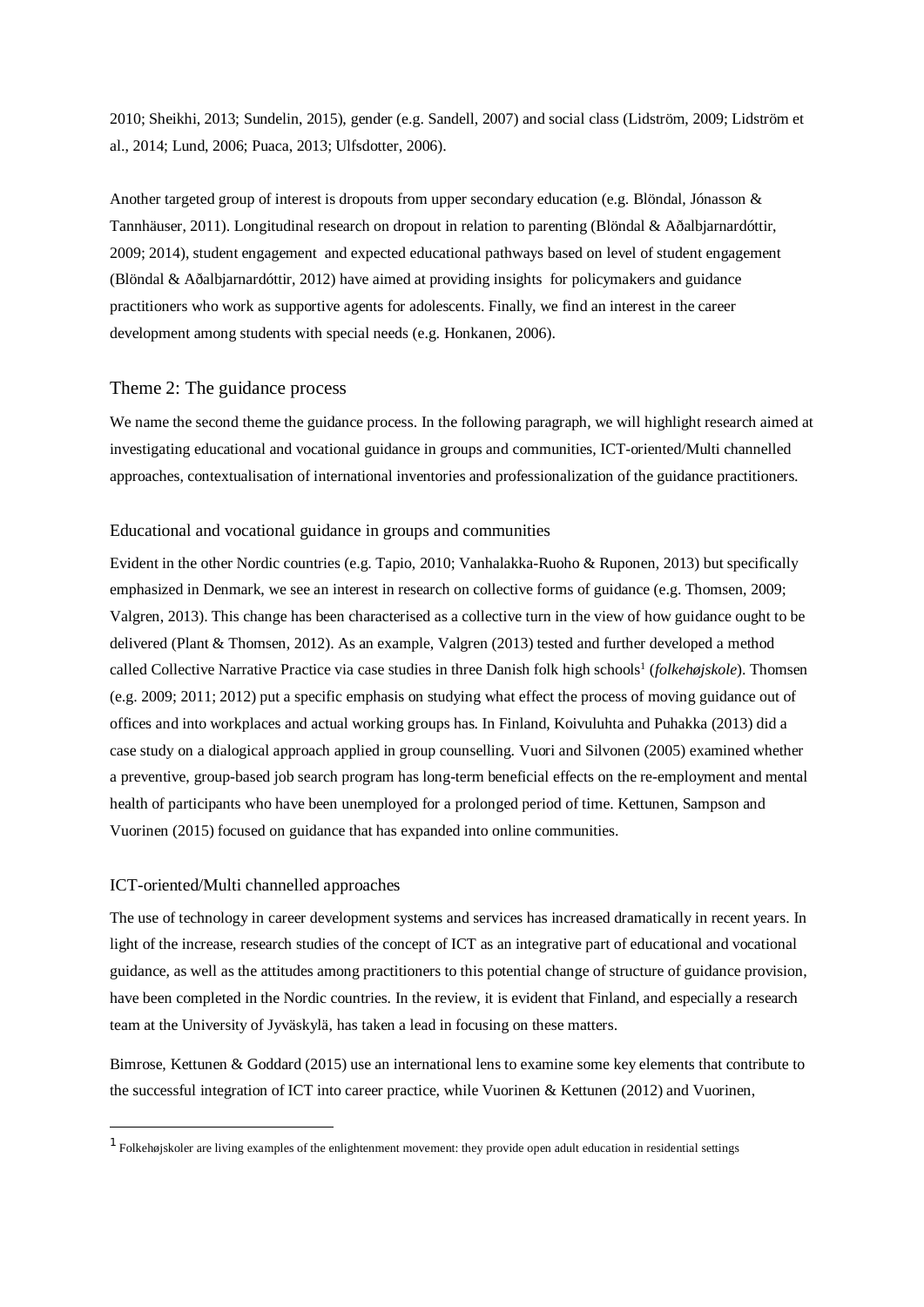Sampson & Kettunen (2011) present issues for critical implementation of ICT in the training programmes for career professionals. Vuorinen (2006) examined the perceptions of career practitioners on their use of internet in guidance. Furthermore, Kettunen, Sampson and Vuorinen (2015) have examined the career practitioners´ conceptions of competency for social media in career services. The results of this study have been successfully applied to curriculum development in the international summer course for ICT in guidance and counselling in Finland. In a recent study, Kettunen, Vuorinen and Ruusuvirta, (2016), examined the European Lifelong Guidance Policy Network representatives´ conceptions of the role of information and communication technologies related to national guidance policies.

#### Contextualisation of international inventories

In Iceland, there seems to be a persistent focus on research seeking to test the applicability of internationally developed inventories for the measurement of vocational interest and career adaptability. Although evident in some research in the other countries (e.g. Dybwad, 2008), this seems to be an Icelandic phenomenon among the Nordic countries. In 2009, Icelandic researchers joined an international team in producing a psychometric scale to measure career adaptability. Vilhjálmssdóttir, Kjartansdóttir, Smáradóttir and Einarsdóttir (2012) examined the psychometric characteristics and construct validity of the Icelandic version (CAAS-Iceland). Other findings have suggested that a gender-type dimension may be influencing the responses of men and women to the items in the Strong Interest Inventory (Einarsdóttir, 2005; Einarsdóttir & Rounds, 2009). Further, an emic approach was used to develop a set of Icelandic indigenous basic interest scales (Einarsdóttir, Eyjólfsdóttir & Rounds, 2013). In 2010 (Einarsdóttir, Rounds, & Su), the use of Holland's RIASEC model in Iceland was revisited. Testing for applicability, an Icelandic translation of the Career Thoughts Inventory (CTI) was administered to university students and career counselling clients (Björnsdóttir, Einarsdóttir & Kárdal 2008; Björnsdóttir, Kárdal & Einarsdóttir, 2010).

#### Professionalization of the guidance practitioners

In the guidance process category, we also find research on different areas concerned with the professionalization of guidance practitioners. Koskela (2013) aimed at developing the counselling and guidance skills and interdisciplinary teamwork inside an organization. With the emerging expansions in the view of the guidance process as a backdrop, Onnismaa (2003) examined the changes in guidance and counselling professionalism. Nielsen, Skovhus and Buhl (2011) examined the personal and organizational effect of participating in a guidance diploma education in Denmark, while Nummenmaa, Sinisalo, & Vanhalakka-Ruoho (2008) examined two decades of Master Degree programmes in guidance and counselling in Finland. In addition, Kupiainen (2009) focuses on the changes in guidance thinking of career counsellors by analysing their experiences and their account of their work, and Nykänen, Saukkonen, & Vuorinen (2012) examined the transformation of guidance provision.

#### Theme 3: Critical approaches

In the third theme, we include studies who investigate, problematize and question the direction of the ongoing development of educational and vocational guidance in the Nordic countries.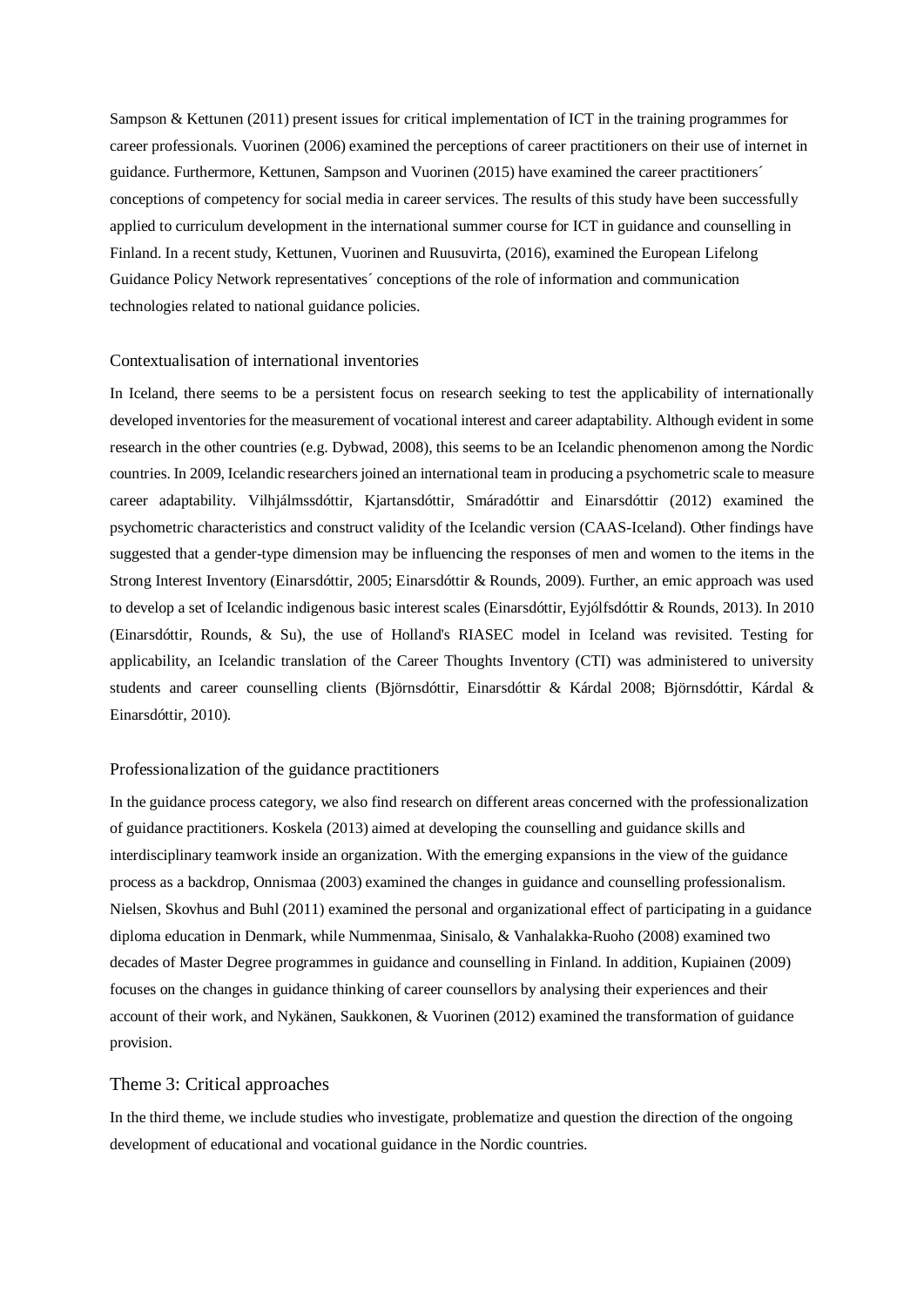Bengtsson (2011; 2015a; 2015b; 2016) has contributed with insight on this complex and dynamic interrelationship concerning the governance of guidance. The overall aim of these studies is to enquire into and problematize the governance of career guidance, and how individuals' career management is constructed within EU policy. The Foucauldian governmentality perspective and the analytic method of problematization is utilized.

Another example is Kjærgård (2012), who in his work intends to show how career guidance is expressed as a regulating mechanism between the needs of society and the freedom of the individual to choose education and employment in a Norwegian context. As Bengtsson, he also draws inspiration from Foucault's discourse analytics and power analytics.

Bergmo-Prvulovic (2012; 2013; 2014; 2015) focuses on a conceptual and critical approach in her study of social representations of career and career guidance in the changing world of working life. Her focus is on exploration of the meaning of career as a phenomenon and its implication for career guidance.

# Discussion

Our analysis revealed three main themes. Among them, the potential outcome of educational and vocational guidance in different sectors and for different user groups stands out as the most prominent research area. Our interpretation is that this relates to an increased focus at a European level for a solid evidence base regarding the outcomes of educational and vocational guidance in the period this review has investigated (Haug & Plant, 2016). In our opinion, the review show that the research undertaken in this concerns, is mainly done by evaluative research studies with an intention to describe and analyse either (a) the effect of new legislations, or (b) the applicability of different organisational, procedural and methodological approaches. Haug & Plant (2016) reflects in their article on researchers' potential contribution to evidence-based practice and policy making in educational and vocational guidance. They argue for a broad and pluralistic research strategy to meet the complexity of possible questions in need of answers to provide evidence in educational and vocational guidance. In our opinion, the review of Nordic research on educational and vocational guidance provide an insight into different levels and dimensions of educational and vocational guidance in a Nordic context. Seen through a systemic lens (Patton & McMahon, 2014), the research findings range from seeing guidance from an intrapersonal (e.g. Björnsdóttir, Einarsdóttir & Kárdal 2008) to a global perspective (Saukkonen & Parkkinen, 2011). Further, it covers both intra-organizational issues, e.g. management (Jensen, 2012), and topics related to inter-organizational issues, e.g. different cooperative efforts (e.g. Thomsen & Jensen, 2011; Lunden, Hansen, Johansen & Frederiksen, 2011). Thirdly, the research is undertaken from both rural and urban areas of the Nordic countries (e.g. Lidström, 2009). Methodologically, we find examples from a multitude of approaches, ranging from Randomized Controlled Trials (Sveinsdottir et al., 2014) to biographical narrative approaches (Lidström, 2009). Further, we find an emerging interest in a phenomenographic approach (e.g. Kettunen, Vuorinen, & Ruusuvirta, 2016), which is quite new in guidance research.

# Conclusion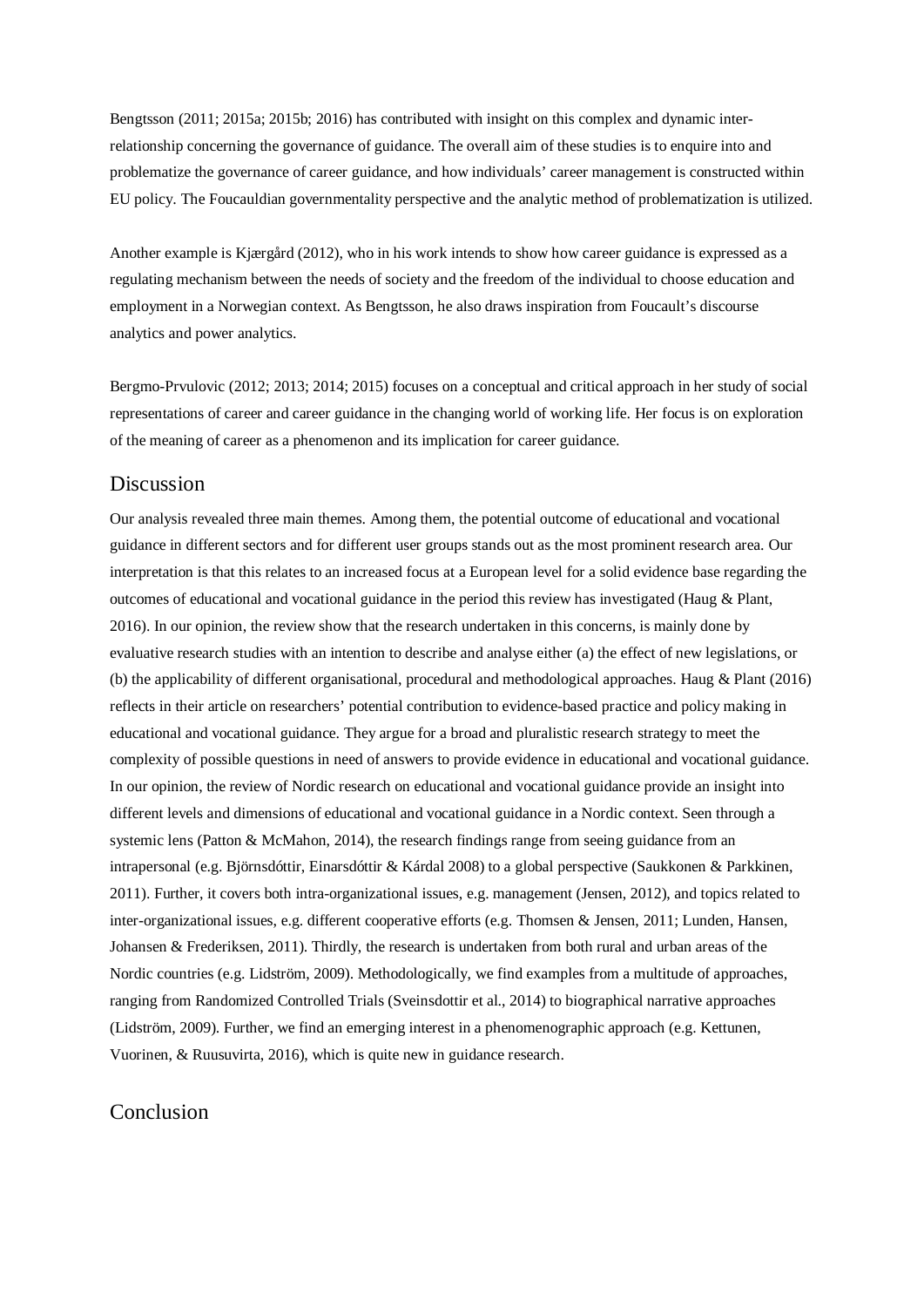The aim of this article was to provide insight to research-based knowledge grounded in the Nordic context in a given time period. The review indicate that there is a rich source of research undertaken on many different areas and topics in the community of educational and vocational guidance researchers in the Nordic countries.

Although optimistic on behalf of the potential utilization of the research revealed in this review, we urge an awareness of how an overweight on governmentally financed research can affect the designs and findings of research. In this scenario, there is a possibility of research being the role as confirmative support of the appropriateness of proposed legislation rather than taking a more active role as a driver in the development of new policies and practices. As Hooley (2014) propose concerning the role of evidence in the quality development of educational and vocational guidance, there is a need for a continuously focus on both addressing the question whether we are doing things right, but also whether we are doing the right things.

In this concluding section, we also want to highlight some potential limitations in this review. In our opinion, the most prominent limitation is concerned with the ability to compare research done in different context and documented in different languages. In the introduction, we argued that there is both similarities and differences among the Nordic countries in regards to cultural, political, and geographical features. We are aware that the concepts used to describe what we in this article call educational and vocational guidance differ among the countries. Whether we have understood the nuances and underlying meaning in the research reviewed is therefore a potential limitation. This limitation brings us to a final recommendation for further research. In doing this review, there has been interesting discussions on the meaning of different concepts used to conceptualize educational and vocational guidance among the members of the research group. We have also revealed that there is very little cross-Nordic comparative research undertaken. Given this situation, our recommendation is that there should be taken initiatives for more cross-Nordic research in the future. The review has revealed several similar research interests in the different countries, and in future research we think a comparative dimension could strengthen the impact of the research.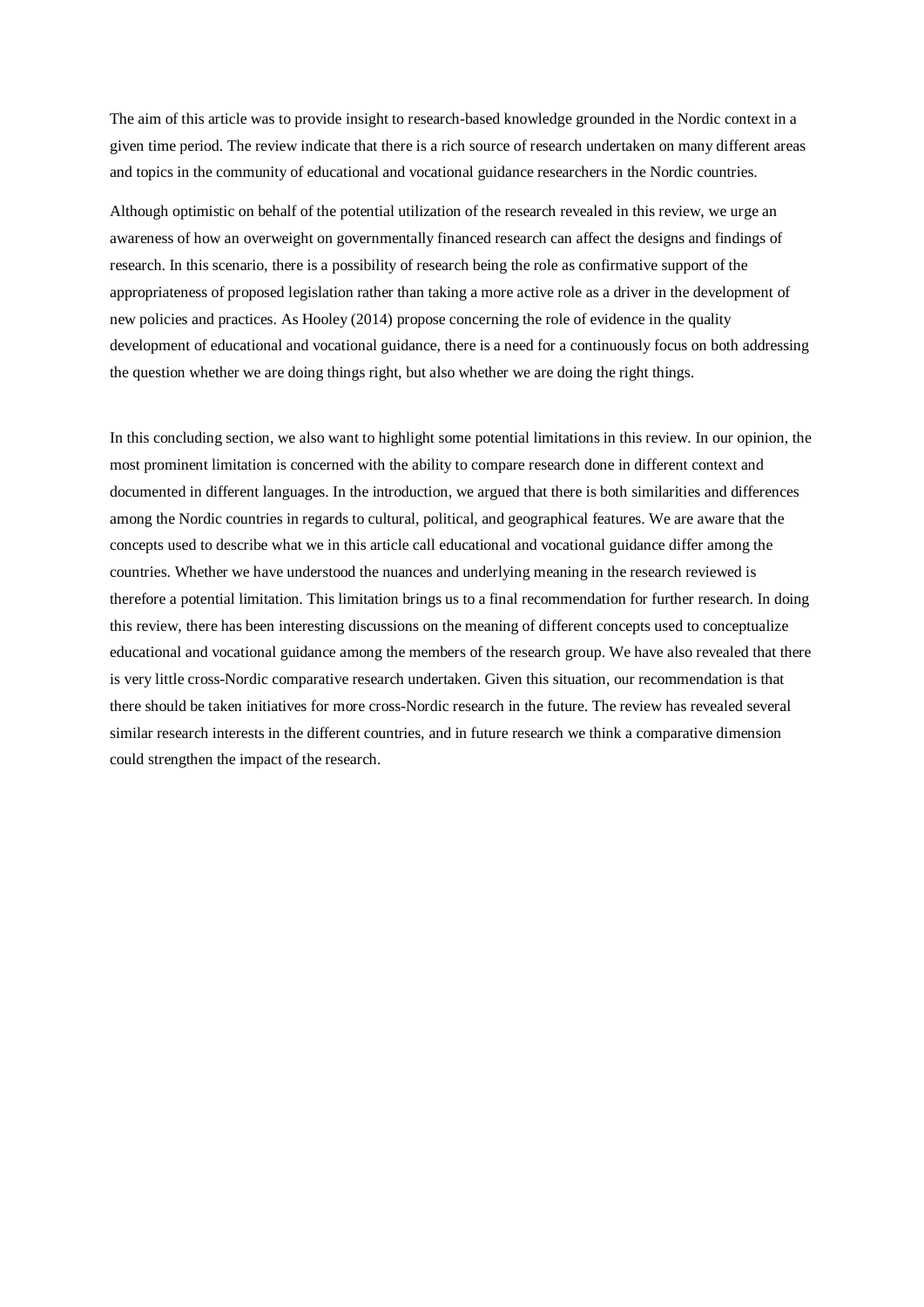# References

Atjonen, P., Manninen, J., Mäkinen, S. & Vanhalakka-Ruoho, M. (2011). *Mihin ohjaus on yltänyt? Oppilaanohjauksen 2008–2010 kehittämistyön vaikuttavuusarviointi.* [How far guidance has reached? Impact evaluation of the national development project in guidance 2008-2010]. Opetus- ja kulttuuriministeriön julkaisuja 29.

Becken, L. E., Klingenberg, S., Berg, S. & Jordel, H. (2014). *Evaluering av de fylkesvise karrieresentrene – med søkelys på samhandlingen med Nav.* [Evaluating regional career centers- with focus on collaboration with Public Employment Service]. Proba samfunnsanalyse – rapport 2014–09.

Bengtsson, A. (2011). European policy of Career Guidance: The interrelationship between career selfmanagement and production of human capital in the knowledge economy. *Policy Futures in Education*, *9*, 616– 627.

Bengtsson, A. (2015a). European career guidance policy: A focus on subtle regulatory mechanisms. *Zeitschrift für Weiterbildungsforschung, 38*, 241–250.

Bengtsson, A. (2015b). Vägledning i ett EU-perspektiv [Guidance in an E.U. perspective]. In: Lovén, A. (Ed.), *Karriärvägledning – en forskningsöversikt*. [Career Guidance – a research overview]. Studentlitteratur.

Bengtsson, A. (2016). Governance of Career Guidance an enquiry into European policy. Dissertation. Stockholm University.

Bergem, R., Grimsrud, G. M. & Halvorsen, L. J. (2015): *Evaluering av Karriere Sogn og Fjordane.* [Evaluation of Career Sogn & Fjordane]. Møreforskning, rapport nr. 63.

Bergmo-Prvulovic, I. (2012). Subordinating careers to market forces? A critical analysis of European career guidance policy. *European Journal for Research on the Education and Learning of Adults*, Vol. 3(2), 155 -170.

Bergmo-Prvulovic, I. (2013). Social representations of career: anchored in the past, conflicting with the future. *Papers on Social Representations*, 22(1), pp. 14-27.

Bergmo-Prvulovic, I. (2014). Is career guidance for the individual or for the market? Implications of EU policy for career guidance. *International Journal of Lifelong Education, 33*(3), 376-392. doi: 10.1080/02601370.2014.891886.

Bergmo-Prvulovic, I. (2015). *Social representations of career and career guidance in the changing world of working life*. Dissertation. School of Education and communication. Jönköping.

Bimrose, J., Kettunen, J. & Goddard, T. (2015). ICT – the new frontier? Pushing the boundaries of careers practice. *British Journal of Guidance & Counselling, 43,* 8–23*.* doi:10.1080/03069885.2014.

Björnsdóttir, M. D., Einarsdóttir, S., & Kárdal, J. (2008). Íslensk þýðing og þáttabygging CTI: Mat á hamlandi hugsunum í ákvarðanatöku um nám og störf [The applicability of the Icelandic translation of CTI: Assessing dysfunctional thoughts in career counseling clients]. *Tímarit um menntarannsóknir, 5. Árg***.**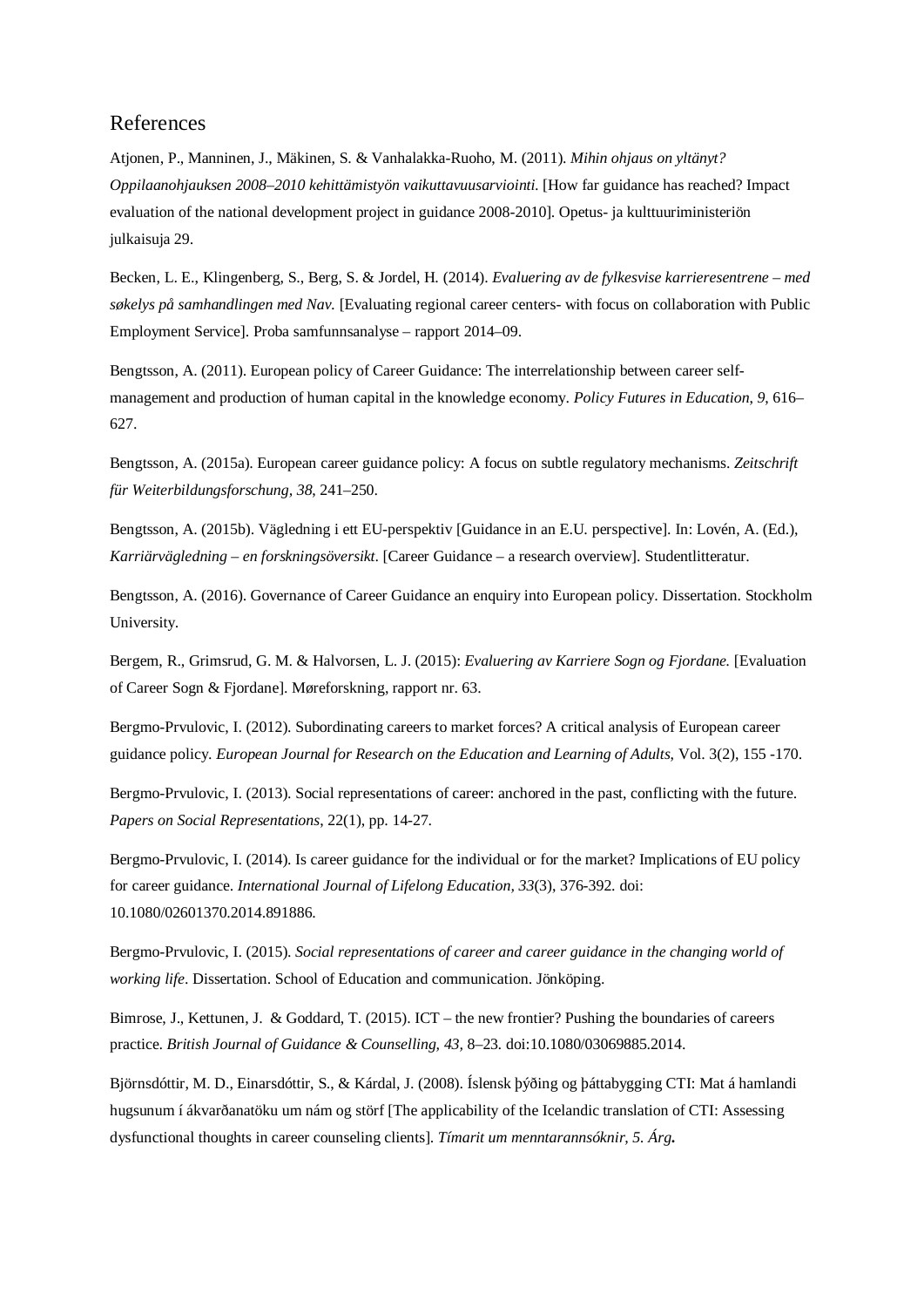Björnsdóttir, M. D., Kárdal, J., & Einarsdóttir, S. (2010). An Icelandic Translation and Application of the Career Thoughts Inventory: Cross-Cultural Considerations. *The Career Planning and Adult Development Journal, 25(4),* 165–167*.*

Blöndal, K. S., & Aðalbjarnardóttir, S. (2009). Parenting Practices and School Dropout: A Longitudinal Study. *Adolescence, 44,* 729–749*.*

Blöndal, K. S., & Aðalbjarnardóttir. S. (2012). Student disengagement in relation to expected and unexpected educational pathways. *Scandinavian Journal of Educational Research, 56,* 85–100*.* doi:10.1080/00313831.2011.568607

Blöndal, K. S. & Aðalbjarnardóttir, S. A. (2014). Parenting in Relation to School Dropout through Student Engagement: A Longitudinal Study. *Journal of Marriage and family, 76,* 778–795*.* doi:10.1111/jomf.12125

Blöndal, K. S., Jónasson, J. T., & Tannhäuser, A.C. (2011). Dropout in a small society: Is the Icelandic case somehow different? In S. Lamb, E. Markussen, R. Teese, N. Sandberg & J. Polesel (Eds.), *School Dropout and Completion. International Comparative Studies in Theory and Policy* (233–251). London: Springer.

Borgen, J. S., Røste, R., & Vibe, N. (2008). *Karriere Akershus. Evaluering av Partnerskap for karriereveiledning i Akershus.* [Career Akershus – Evaluation of partnership for career guidance]. NIFU STEP. Rapport 11/2008.

Buland, T. & Havn, V. (2003). *De første skritt er tatt; Veien videre venter? Sluttrapport fra evalueringen av prosjektet "Delt rådgivningstjenesten".* [First step taken – evaluation of the project "divided school guidance service"]. Sintef-rapport 38 A03510. Trondheim: SINTEF.

Buland, T. & Haugsbakken, H. (2009). *Papirbredden karrieresenter – materialisert partnerskap? Rapport fra evalueringen av Papirbredden karrieresenter.* [Evaluation of Papirbredden career center]. SINTEF Teknologi og samfunn.

Buland, T., & Mathisen I. H. (2008). *Gode råd? En kunnskapsoversikt over feltet yrkes- og utdanningsrådgivning, sosialpedagogisk rådgivning og oppfølgingstjeneste i norsk skole.* [A knowledge overview of educational and vocational guidance, parental guidance and the follow up service in upper secondary school in Norway]. Sintef-rapport A8018. Trondheim: SINTEF.

Buland, T., Mathiesen, I. H., Aaslid, B. E., Haugsbakken, H., & Bungum, B. (2010). *Skolens rådgivning – på veg mot framtiden? Delrapport 1 fra evalueringen av rådgivningen i skolen i Norge.* [Evaluation of school based guidance provision in Norway]. SINTEF-rapport A13861. Trondheim: SINTEF.

Buland, T., Mathiesen, I. H., Aaslid, B. E., Haugsbakken, H., Bungum, B., & Mordal, S. (2011). *På vei mot framtida – men i ulik fart? Sluttrapport fra evaluering av skolens rådgiving.* [Final report: Evaluation of school based guidance provision in Norway]. Sintef-rapport A18112. Trondheim: SINTEF.

Buland, T., Mathiesen, I. H., & Mordal, S. (2014). Æ skjønne itj, æ våkne opp kvar dag å vil bli nå nytt æ. Skolens rådgivning i Møre og Romsdal, Sør-Trøndelag og Nord-Trøndelag. [Evaluation of school-based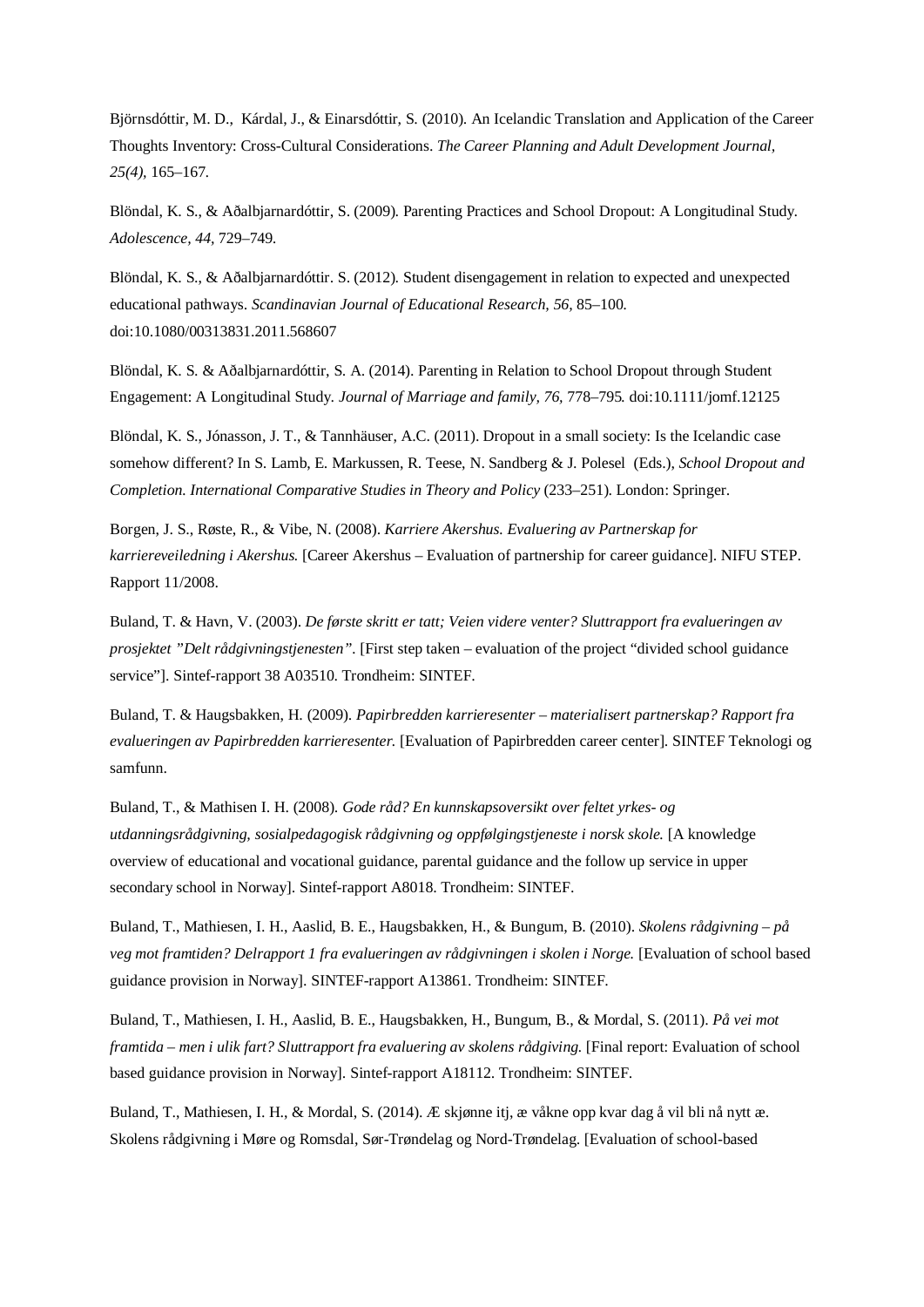guidance provision in Møre og Romsdal, Sør-Trøndelag og Nord-Trøndelag County]. Trondheim: NTNU. Program for livslang læring.

Christensen, G., & Larsen, M. S. (2011). *Evidence on guidance and counseling*. Copenhagen, Denmark: Danish Clearinghouse for Educational Research.

Creswell, J. W. (2013). *Research Design. Qualitative, Quantitative, and Mixed Method Approaches*. (4th ed.). Thousand Oaks, California: SAGE Publications.

Danish Evaluation Institute (EVA). (2007). Vejledning om valg af uddannelse og erhverv [Guidance on choosing an education or a job]. Copenhagen: The Danish Evaluation Institute, EVA.

Day, B., Kaiser, B., & Nielsen, L. N. (2009). Ind under huden – en diskursanalyse om mentorskaber i overgangen fra folkeskole til ungdomsuddannelse [Reaching out and making a difference — a discourse analysis of mentorships at the transition from secondary to upper secondary education]. The National Knowledge Centre for Educational and Vocational Guidance (VUE).

Dybwad, T. E. (2008). Career maturity. Contributions to its construct validity. Dissertation. Tromsø: University of Tromsø.

Einarsdóttir, S. (2005). Kynjamunur í starfsáhuga-raunverulegur eða skekkja í áhugakönnunum? Áhrif kynbundinna staðalmynda á starfsáhuga karla og kvenna [Are gender-differences in interest inventories real or measurement bias? The influence of gender stereotypes on the interests of men and women]. In A. Jónsdóttir, S. H. Lárusdóttir and Þ. Þórðardóttir (Eds.). *Kynjamyndir í skólastarfi*. Reykjavík: Rannsóknastofnun Kennaraháskóla Íslands.

Einarsdóttir, S. Rounds, J., & Su, R. (2010). Holland in Iceland Revisited: An Emic approach to testing US interest models. *Journal of Counseling Psychology, 57,* 361–367*.* doi:10.1037/a0019685

Einarsdóttir, S., Eyjólfsdóttir, K. Ó., &, Rounds, J. (2013). Development of Indigenous Basic Interest Scales: Restructuring the Icelandic Interest Space. *Journal of Vocational Behavior, 82,* 105–115. doi: 0.1016/j.jvb.2013.01.001

Epinion, Pluss Leadership' & the Danish Centre for Youth Research. (2012). Evaluering af ungepakke II. De unges vej til ungdomsuddannelserne – uddannelsessystemets vej til de 95 pct [Evaluation of Youth Package 2. Young people's paths to upper secondary education courses — the path of the education system to reach the 95 per cent objective].

ELGPN [European Lifelong Guidance Policy Network]. (2014). *Lifelong Guidance Policy Development: Glossary.* ELGPN Tools No. 2. Jyväskylä: ELGPN.

Feiring, M., & Helgesen, M. (2007). *Karriereveiledning i Nordland.* [Career Guidance in the North of Norway]. Oslo. NIBR-rapport 2007/17.

Hallqvist, A. (2012). Occupational transitions as a relational project. *Studies in Continuing Education*. Vol. 34(2), 83-98.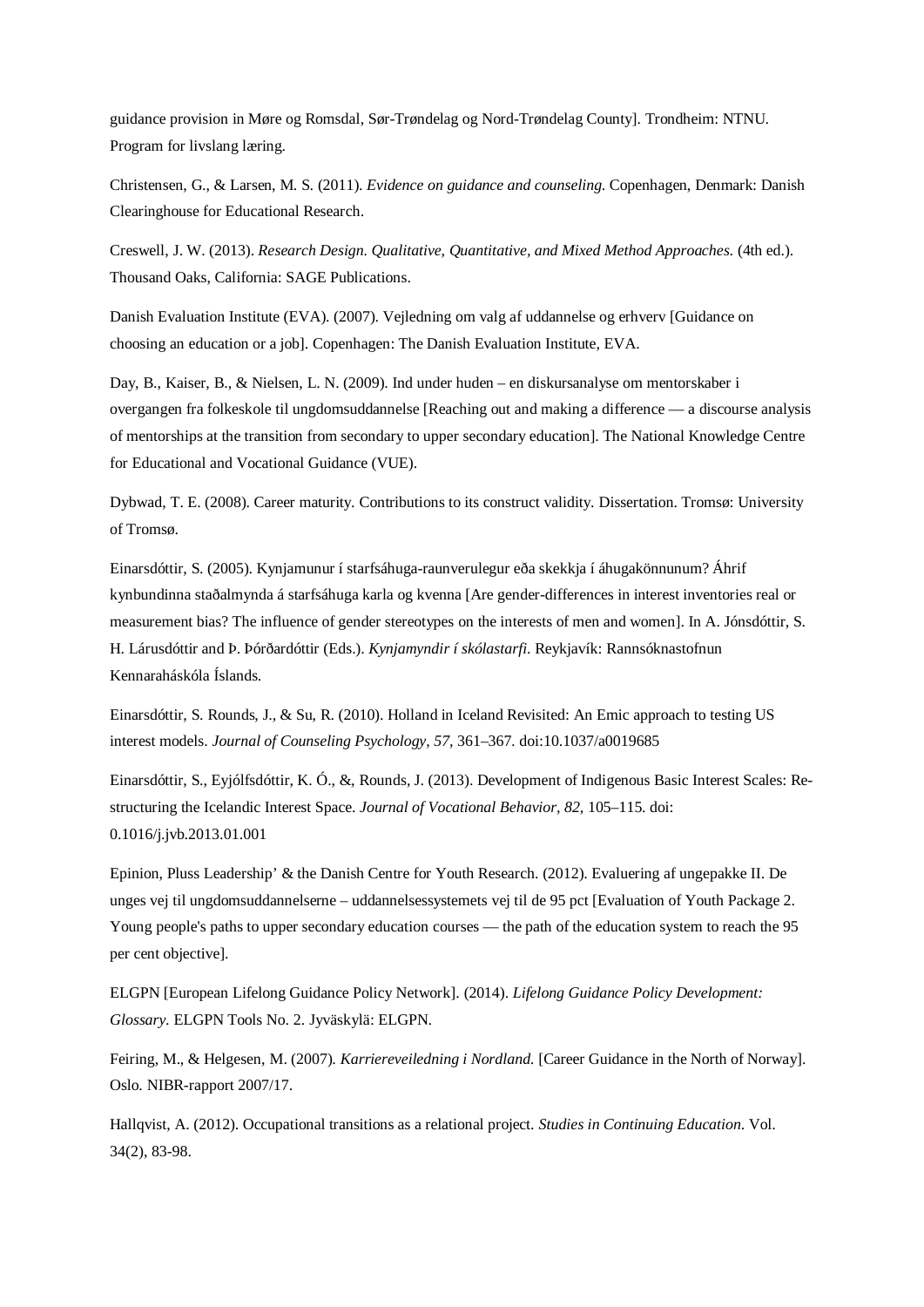Haug, E. H., & Plant, P. (2016). Research-based knowledge: researchers' contribution to evidencebased practice and policy making in career guidance. *International Journal for Educational and Vocational Guidance*, *16*, 137– 152. doi:10.1007/s10775-015-9294-6.

Hertzberg, F. (2003). *Gräsrotsbyråkrati och normative svenskhet. Hur arbetsförmedlare förstår en etniskt segregerad arbetsmarknad*. [How public employment service officers understand an ethnic segregated labor market]. Dissertation. Stockholms Universitet.

Honkanen, E. (2006). Opinto-ohjaus ja erityisopetus. Asiakirja- ja haastattelututkimus *opetussuunnitelman perusteiden mukaisesta opinto-ohjauksesta ammatillisessa erityisopetuksessa.* [Guidance and Special Education. Document and Interview research on Curriculum-based Guidance Counselling in Vocational basic Education's Special Needs Education]. Helsingin yliopisto. Akateeminen väitöskirja. HAMK Helsinki: Ammatillisen opettajakorkeakoulun julkaisuja 1/2006.

Hooley, T. (2014). *The evidence base on lifelong guidance: A guide to key finding for effective policy and practice*. Jyväskylä, Finland: ELGPN.

Hughes, D., Mann, A., Barnes, S. A., Baldauf, B., & McKeown, R. (2016). Careers education: International literature review. *Education Endowment Fund. Retrieved from: [https://educationendowmentfoundation.org.uk/public/files/Publications/Careers\\_review.pdf](https://educationendowmentfoundation.org.uk/public/files/Publications/Careers_review.pdf)*.

Hultgren, F. (2009). Approaching the future: a study of Swedish school leavers' information related activities. Dissertation. University College of Borås/Göteborg University.

Jensen, M. B. (2012). *Vejledning som holdsport - survey blandt landets UU-ledere* [Guidance as a team sport a survey among the leaders of the Youth Guidance Centres]. The Think Tank DEA.

Juul, T. M., Pless, M. & Katznelson, N. (2016). *Uddannelsesvalg, vejledning og karrierelæring i et ungeperspektiv. Centrale konklusioner fra følgeforskningsprojektet 'Fremtidens Valg og Vejledning'*. [Educational choice, guidance and career learning from a youngster's perspective]. Center for Ungdomsforskning.

Juutilainen, P. K. (2003). *Elämään vai sukupuoleen ohjausta. Tutkimus opinto-ohjauskeskustelun rakentumisesta prosessina*. [Counselling towards life or towards Gender? Process research of career counselling conversations]. Publications in Education. Joensuun yliopiston kasvatustieteellisiä julkaisuja No 92. Joensuu: University of Joensuu

Katznelson, N., & Pless, M. (2005). Niende klasse og hvad så? En midtvejsrapport om unges uddannelsesvalg og overgang fra grundskole til ungdomsuddannelse og arbejde [Form 9 and then what? A midway report on young people's choice of education and the transition from secondary to upper secondary education or the labour market]. Copenhagen: The Danish Centre for Youth Research, Learning Lab Denmark, the Danish School of Education (DPU).

Katznelson, N., Lundby, A. A., & Møller Hansen, N. H. (2016). Karrierelæring i gymnasiet - "De vidste ikke, hvad de ville". [Career learning in upper secondary school]. København: Center for ungdomsforskning.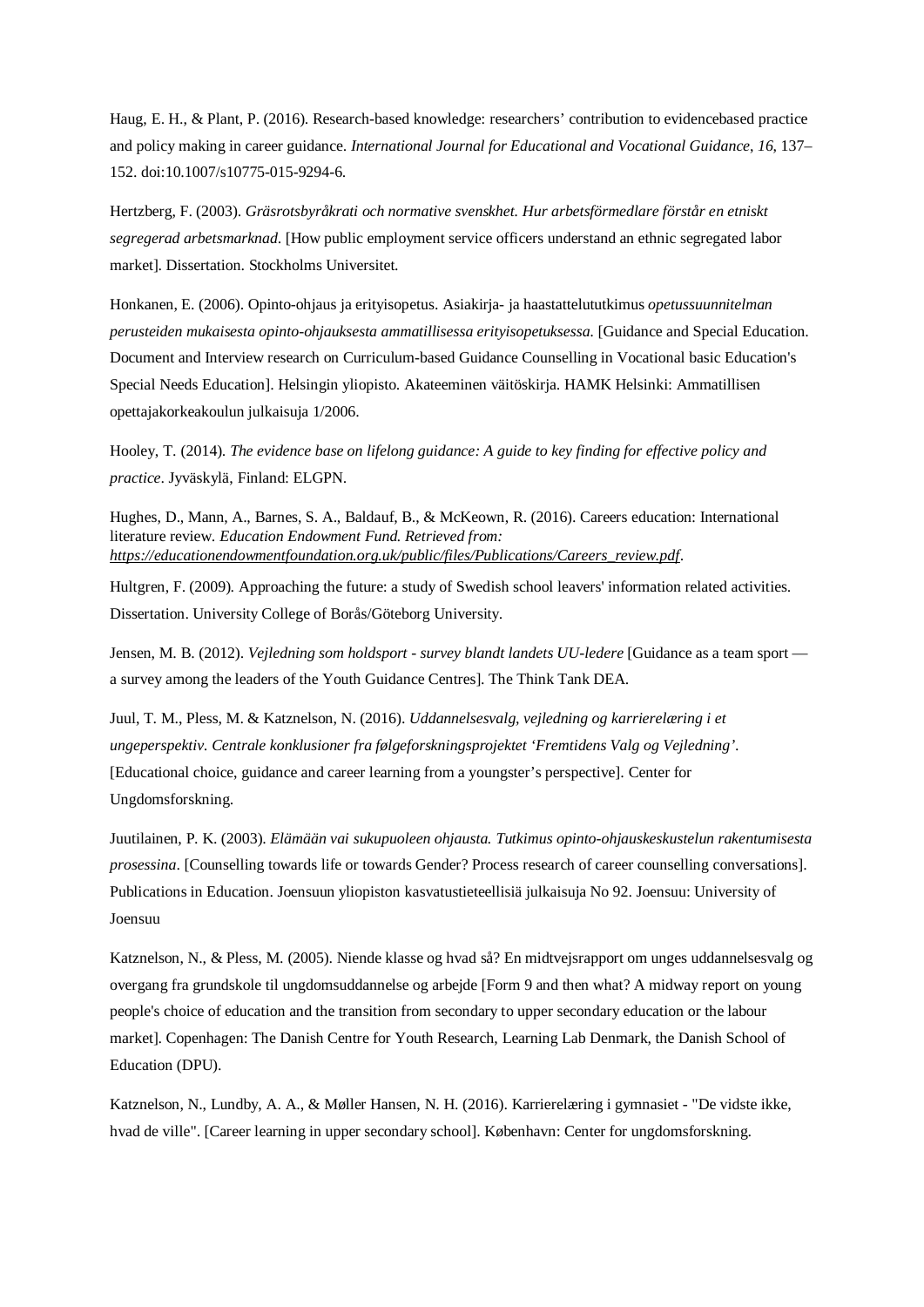Kettunen, J., Sampson, J.P., & Vuorinen, R. (2015). Career practitioners´ conceptions of competency for social media in career services. *British Journal of Guidance & Counselling*, *43*, 43–56[.](http://dx.doi.org/10.1080/03069885.2014.939945) doi:10.1080/03069885.2014.939945

Kettunen, J., Vuorinen, R., & Sampson, J. P., Jr. (2015). Practitioners' Experiences of Social Media in Career Services. *The Career Development Quarterly*, *63*, 268–282. doi:10.1002/cdq.12018

Kettunen, J., Vuorinen, R., & Ruusuvirta, O. (2016). European Lifelong Guidance Policy Network representatives´ conceptions of the role of information and communication technologies related to national guidance policies. *International Journal for Educational and Vocational Guidance, 16*, 327–342. doi:10.1007/s10775-015-9313-7

Kjærgård, R. (2012). Karriereveiledningens genealogi. Den suverene stats regulering av det frie utdannings- og yrkesvalg [Geneology of career guidance. The regulation of the free educational and vocational choice]. Dissertation, Aarhus University, Aarhus, Denmark.

Koivuluhta, M. & Puhakka, H. (2013). Dialogical approach applied in group counselling: case study. *International Journal for Educational and Vocational Guidance. 13*(3).

Koskela, S. (2013). "Mie teen vaan oman työni." Toimintatutkimus moniammatillisen yhteistyön ja ohjausosaamisen kehittämisestä osana opintojen keskeyttämisen ehkäisyä. ["I only do my own work" An action research about developing interdisciplinary teamwork and counselling skills]. Jyväskylä Studies in Education, Psychology and Social Research 477. University of Jyväskylä.

Kupiainen, K. (2009). *Käyttötieto opinto-ohjaajan ohjausajattelun muutoksen kuvaajana.* [Practical knowledge as a describer of changes in career counsellor's guidance thinking]. Acta Universitatis Tamperensis 1438. University of Tampere.

Lairio, M., Puukari, S., & Kouvo, A. (2011). Studying at university as part of student life and identity construction. *Scandinavian Journal of Educational Research, 57*(2), 115-131.

Larsen, J., Day, B., Boysen, L., & Hansen, M. A. (2008). *Udvikling af vejledning af unge med særlige behov for vejledning*. [Development of guidance for young people with particular guidance needs]. The National Knowledge Centre for Educational and Vocational Guidance (VUE).

Lidström, L. (2009). En resa med osäkra mål. Unga vuxnas övergångar från skola till arbete i ett biografiskt perspektiv. [Youngster's transition from school to work in a biographic perspective]. Dissertation. Umeå universitet.

Lidström, L. Holm, A-S., & Lundström, U. (2014). Maximising opportunity and minimizing risk? Young people´s upper secondary school choices in Swedish quasi-markets. *Nordic Journal of Youth Research*, *22(1),* 1– 20.

Lindblad, M. (2016). "De förstod aldrig min historia": Unga vuxna med migrationsakgrund. Om skolmisslyckande och övergångar mellan skola och arbete. [School to work transitions for migrants]. Disseration. Umeå universitet.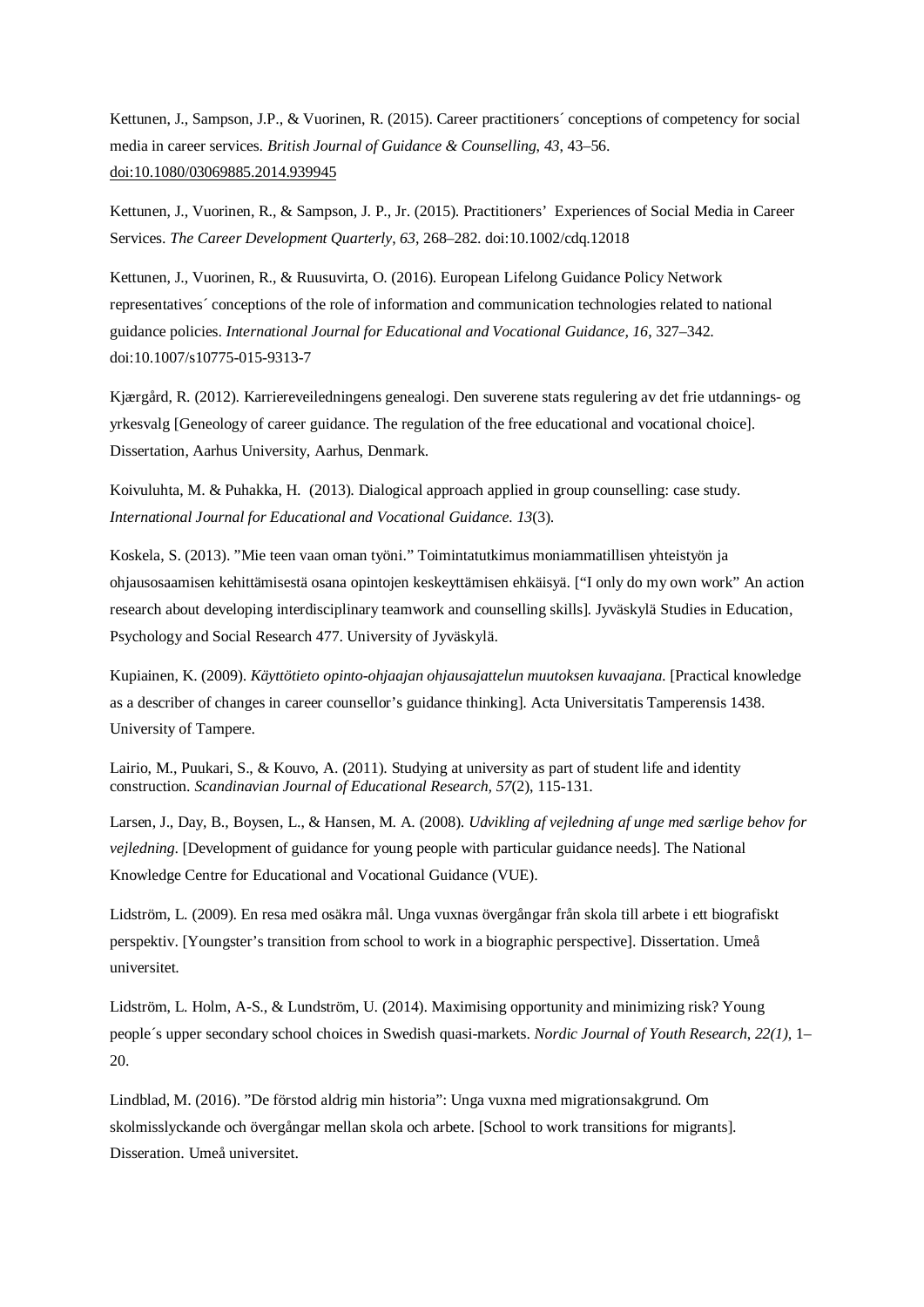Lovén, A. (2003). The paradigm shift – rhetoric or reality? *International journal for educational and vocational guidance, 3*, 123-135. doi:10.1023/A:1024708123698.

Lund, Stefan (2006). Marknad och medborgare: elevers valhandlingar i gymnasieutbildningens integrations- och differentieringsprocesser. [Students choices in upper secondary schools]. Dissertation. Växjö University.

Lunden, C., Hansen, A., Johansen, A. F., & Frederiksen, P. R. (2011). *Samarbejde om unge- Tværregional undersøgelse og analyse af samarbejdet mellem jobcentre og UU-centre om ungeindsatsen* [Collaborating to assist young people — cross regional survey and analysis of the collaboration between job centres and Youth Guidance Centres]. Centre for Active Employment Measures (CABI).

Lundqvist, C. (2010). Möjligheternas horisont - Etnicitet, utbildning och arbete i ungas berättelser om karriärer. [Ethnicity, education and work from the voice of youngster's] Dissertation. Linköpings universitet.

Lødding, H. & Holen, S. (2012). Utdanningsvalg som fag og utfordring på ungdomstrinnet. [Evaluation of the career learning program Educational choice]. (NIFU-rapport 28/12). Oslo: NIFU.

Mathiesen, I. H., Buland, T., & Bungum, B. (2010). *Kjønn i skolens rådgiving – et glemt tema?* [Gender in school based guidance – a forgotten topic?]. Trondheim: SINTEF Teknologi og samfunn.

Mathisen, T., & Stokke, M. (2011). *Karriere Sogn og Fjordane*. *En evaluering av partnerskap for karriereveiledning*. [Evaluation of partnership for career guidance]. ØF-rapport nr. 07/2011.

McMahon, M. (2014). New Trends in Theory Development in Career Psychology. In Arulmani, G., Bakshi**,** A.J., Leong**,** F.T.L., Watts**,** T. (Ed.). *International handbook of career development*. Springer.

McMahon, M., Watson, M. & Patton, W. (2014). Context-Resonant Systems Perspectives in Career Theory. In Arulmani**,** G., Bakshi, A.J., Leong**,** F.T.L., Watts**,** T. (Red.). *International handbook of career development*. Springer.

National Audit Office. (2015). Cooperation for study and career guidance. Audit report 5/2015.

Nielsen, L. N., Skovhus, R., & Buhl, R. (2011). Diplomuddannelsen i uddannelses- og erhvervsvejledning effekter, problemstillinger og muligheder på individ- og organisationsniveau [The Diploma Programme in educational and vocational guidance —effects, issues and opportunities for the individual and the organisation]. The National Knowledge Centre for Educational and Vocational Guidance (VUE).

Nummenmaa, A.R., Sinisalo, P. & Vanhalakka-Ruoho, M. (2008). Ohjausalan väitöskirjojen kertomaa. In Vanhalakka-Ruoho, M. (Ed.) *Parveke maailmaan päin:ohjauksen maisterikoulutuksen kaksi vuosikymmentä*. [A Balcony facing towards the world: two decades of Master Degree programmes in guidance and counselling] (pp. 13-42). Joensuu: Joensuun yliopisto, kasvatustieteiden tiedekunta.

Nyhus L., Solbu, G. K. & Stokke, M. (2011). *Partnerskap – eller løse forbindelser? Vurdering av fylkesvise partnerskap for karriereveiledning. Del 2.* [Partnership or loose connections? Evaluation of partnership for career guidance]. Østlandsforskning – ØF-rapport nr. 08/2011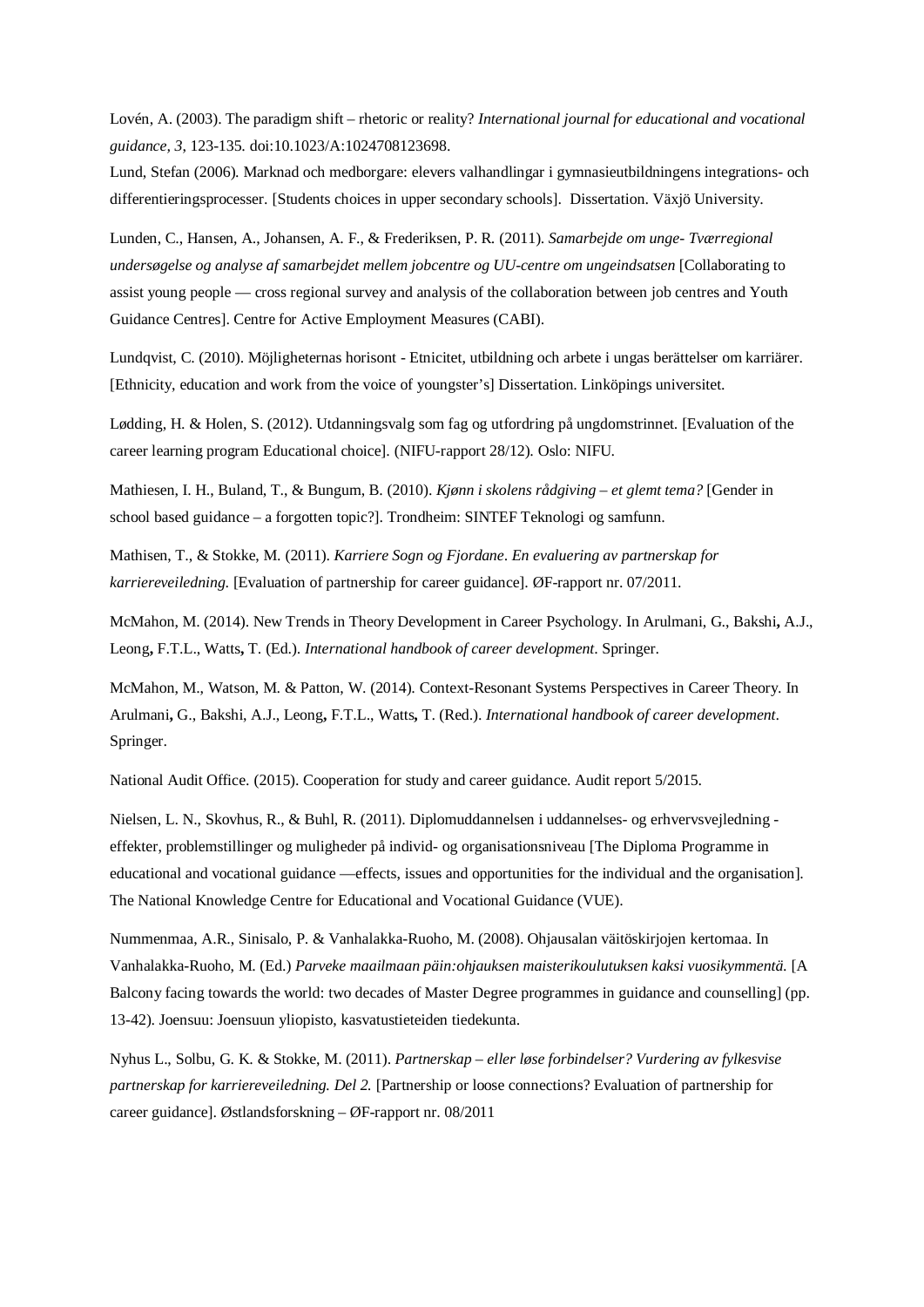Nykänen, S., Saukkonen, S., & Vuorinen, R. (2012). Transformations in Lifelong Guidance Provision. In P. Tynjälä, M.-L. Stenström, & M. Saarnivaara (Eds.), *Transitions and transformations in learning and education* (pp. 187–202). Dordrect: Springer.

Onnismaa, J. (2003) *Epävarmuuden paluu. Ohjauksen ja ohjausasiantuntijuuden muutos*. [The Return of Uncertainty: Changes in Guidance and Counselling Professionalism]. Joensuun yliopiston kasvatutustieteellisiä julkaisuja no. 91. University of Joensuu.

Pasanen, H. (2007). Ohjaava koulutus merkitysten kenttänä - identiteetin muutos ja moniulotteisuus ammatillisessa rehabilitaatiossa. [Career counselling training courses as the field of semiosis - the change and multi-dimensionality of identity in vocational rehabilitation]. Dissertation, University of Joensuu, Joensuu, Finland.

Patton, W., & McMahon M. (2014). *Career Development and systems theory. Connecting theory and practice.* (3. Ed.). Rotterdam: Sense Puplicers.

Plant, P., Christiansen, L., Lovén, A., Vilhjálmsdóttir, G., & Vuorinen, R. (2003). Research in Educational and Vocational Guidance in the Nordic Countries: Current Trends. *International Journal for Educational and Vocational Guidance*, *3*, 101–122. doi:10.1023/A:1024756006860.

[Plant, P.](http://pure.au.dk/portal/da/persons/peter-plant(f0741f34-8f86-421b-bcd0-620d495b9202).html) [& Thomsen, R.](http://pure.au.dk/portal/da/persons/rie-thomsen(6565627f-17c2-4b50-9e51-1d7f0352d939).html) (2012). Career guidance in Denmark: social control in a velvet glove. *Orientacion y Sociedad*, (11).

Pless, M., & Katznelson, N. (2007). *Unges veje mod ungdomsuddannelserne* [Youngsters paths to upper secondary education]. The Danish Centre for Youth Research, Learning Lab Denmark, the Danish School of Education (DPU).

Poulsen, B. K., Thomsen, R., Buhl, R., & Hagmayer, I. A. (2016). *Udsyn i udskolingen*. [Insights and outlooks. Career learning in the final years of compulsory school] KL & Danmarks Lærerforening.

Puaca, G. (2013). *Educational choices of the future. A sociological inquiry into micropolitics in education.* Dissertation. University of Gothenburg.

Rambøll (2005a). Evaluering af vejledning, tilmelding og optagelse til de gymnasiale uddannelser efter Gymnasiereformen [Evaluation of guidance, registration and enrolment in upper secondary education after the reform. Copenhagen: The Ministry of Education.

Rambøll (2005b). Undersøgelse af etablering af Ungdommens Uddannelsesvejledning [Study of the establishment of the Danish youth career guidance system]. Copenhagen: The Ministry of Education.

Rambøll. (2006a). Evaluering af målgruppevurderinger til produktionsskoler [Evaluation of the target group assessments for schools of production]. The Danish Ministry of Education.

Rambøll (2006b). Opgaver og samarbejde i vejledningen. En evaluering af gennemførelsesvejledningen på de gymnasiale uddannelser [Tasks and cooperation in guidance. An evaluation of guidance in upper secondary education]. Copenhagen: The Ministry of Education.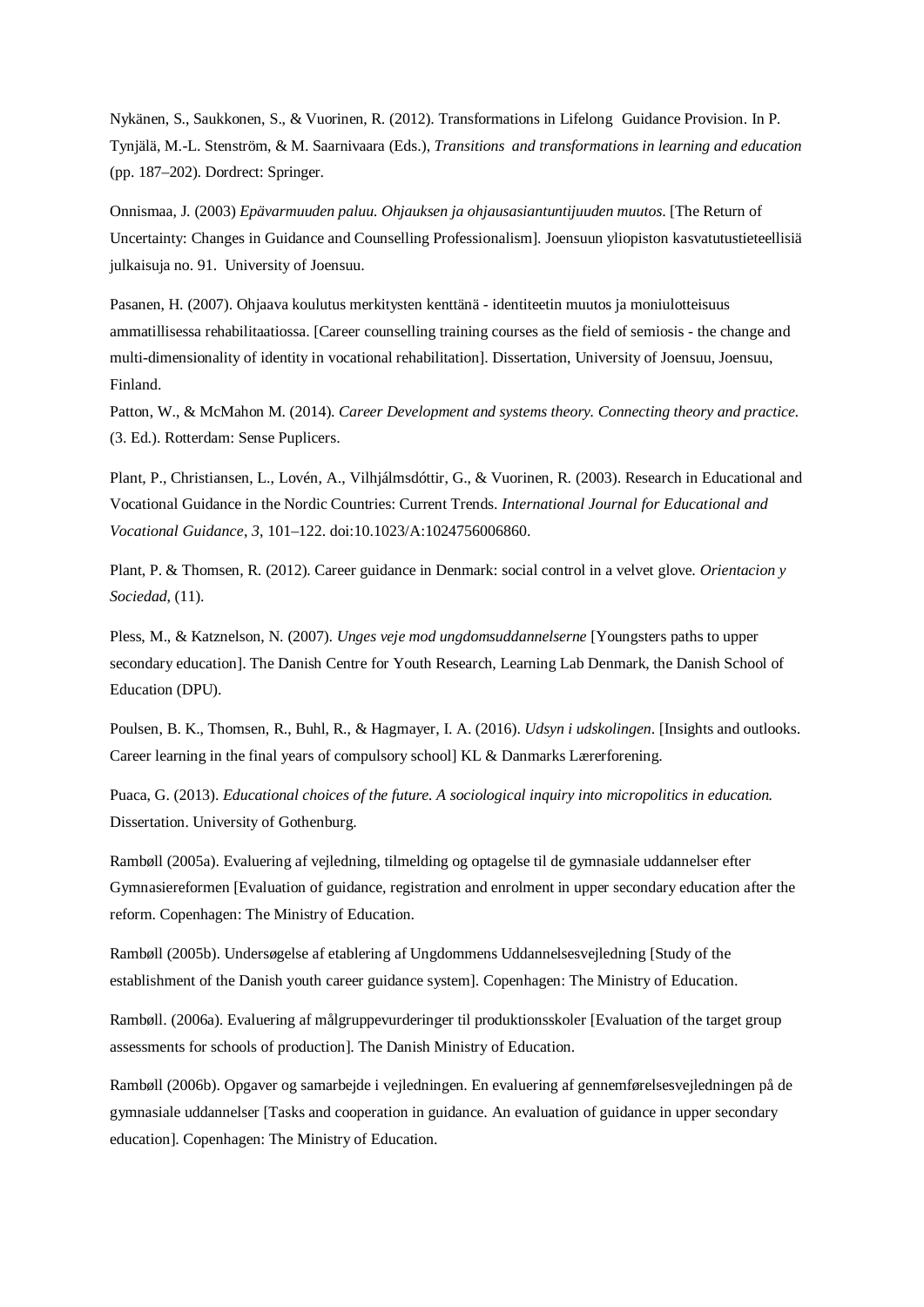Rambøll. (2007). Evaluering af mentorprogrammet [Evaluation of the mentorship programme]. The Ministry of Education.

Reme, S.E., Monstad, K., Fyhn, T., Øverland, S., Ludvigsen, K., Sveinsdottir, V., Løvvik, C. & Lie, S.A. (2016). *Effektevaluering av Individuell jobbstøtte (IPS): Sluttrapport*. [Effect evaluation of individual placement and support]. Uni Research Helse & Uni Research Rokkansenteret. Norge: Bergen.

Sandell, A. (2007). *Utbildningssegregation och självsortering. Om gymnasieval, genus och lokala praktiker*. [Educational segregation and self-orientation]. Dissertation. Malmö Högskola.

Saukkonen, S., & Parkkinen, J. (2011). Should climate change impact the ethics of lifelong guidance? *Canadian Journal of Career Development. 10*(1), 13–16.

Sheikhi, K. (2013). *Vägar till förståelse: andraspråkstalare I samtal med en studie- och yrkesvägledare*. [Ways to understanding. The dialogue between second language speakers and guidance practitioners]. Dissertation. Mälardalen Universitiy/Göteborg University.

Skovhus, R. B., & Thomsen, R. (2017). Popular problems. *British Journal of Guidance and Counselling*, *45*(1), 112-131. DOI: 10.1080/03069885.2015.1121536.

Stokke, M., & Nyhus, L. (2010): *Partnerskap for karriereveiledning – en kartlegging og evaluering. Del 1 Kartlegging.* [Partnership for career guidance – evaluation part one]. Østlandsforskning – ØF- notat nr. 12/2010

Sundelin, Å. (2015). *Att skapa framtid: en analys av interaktionen i studie- och yrkesvägledande samtal med unga i migration*. [Creating a future. An analysis of the interaction between guidance practitioners and migrants]. Dissertation. Stockholm University.

Sveinsdottir, V., Lovvik, C., Fyhn, T., Monstad, K., Ludvigsen, K., Overland, S., & Reme, S. E. (2014). Protocol for the effect evaluation of Individual Placement and Support (IPS): a randomized controlled multicenter trial of IPS versus treatment as usual for patients with moderate to severe mental illness in Norway. *BMC Psychiatry, 14*, 307. doi:10.1186/s12888-014-0307-7.

Svennungsen, H. O. (2011). *Making Meaningful Career Choices. A Theoretical and Q-methodological Inquiry.* Dissertation. Trondheim: NTNU.

Sørensen, B. W., Madsen, D. H. & Sørensen, A. R. (2006). *Unge med en twist - etnicitet, køn og uddannelsesvalg.* [Youngsters with a twist — ethnicity, gender and educational choice]. Roskilde: Roskilde University (RUC).

Sørensen, A. R., Sørensen, B. W., Plant, P., & Wolthers, A. (2007). *Køn, etnicitet og vejledning - erfaringer fra et projekt*. [Gender, ethnicity and career guidance - experiences from a project]. Roskilde: Roskilde University (RUC).

Tapio, J. (2010). Ryhmäohjaus nuorten suoritusstrategioiden muutoksen mahdollistajana. Motivaatioattribuutioteorian näkökulma koulun luokkaohjaukseen. [Group counselling as a possibility to change adolescents´ achievement strategies. Perspective of the attribution theory of motivation in school counselling]. Acta Universitatis Tamperensis 1575. University of Tampere.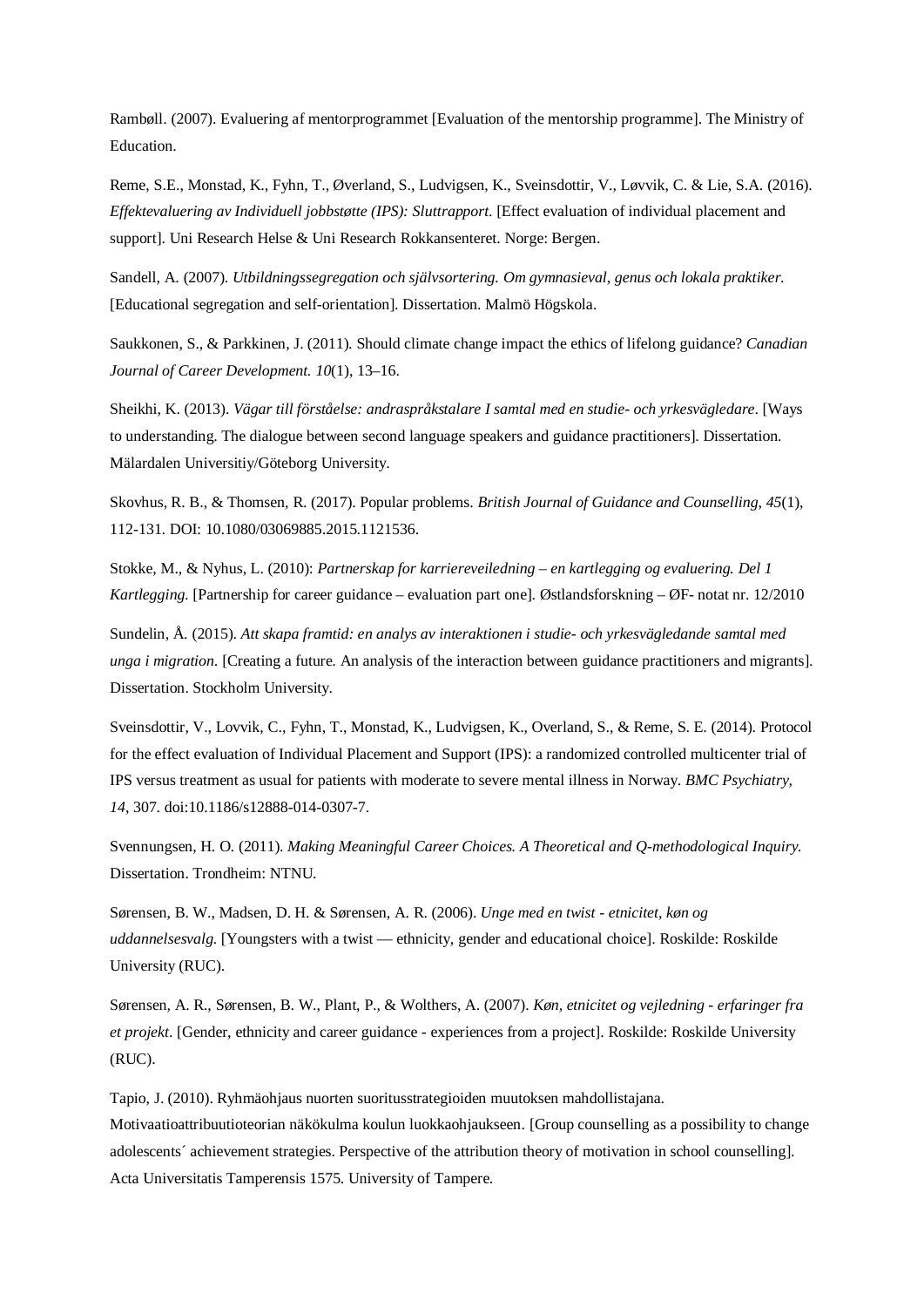The Nordic Council of Ministers. (2017, 28.06). Facts about the Nordic Region. Retrieved from http://www.norden.org/en/fakta-om-norden-1.

Thomsen, R. (2009). *Vejledning i fællesskaber - karrierevejledning fra et deltagerperspektiv*. [Guidance in communities - career guidance as seen from a participant perspective]. Dissertation. Fredensborg: Studie & Erhverv.

Thomsen, R. (2011). En undersøgelse af vejledning i fællesskaber. [examening guidance in communities]. *Nordiske Udkast*, *37*(1/2), 56–65.

Thomsen, R. (2012). Guidance in Communities - A way foreward? *National Institute for Career Education and Counselling*, *28*, 39–45.

Thomsen, R., & Jensen, U. H. (2011). *Vejledning i samspil. Evaluering og dokumentation af efterskolens vejledning* [Career guidance as a collaborative effort. Evaluation and documentation of the guidance provided by Danish Continuation Schools]. Schultz.

Ulfsdotter, Y. E. (2006). *[Yrke, status & genus: en sociologisk studie om yrken på en segregerad arbetsmarknad](https://gupea.ub.gu.se/handle/2077/16843)*. [Vocation, status and gender]. Dissertation. Göteborg University.

Valgreen, H. (2013). *Refleksion og fællesskab: Kollektiv narrativ praksis i karrierevejledning.* [Reflection and community: collective narrative practice in career guidance]. Dissertation. København: DPU

Vanhalakka-Ruoho, M. & Ruponen, R. (2013). What Do the Participants Gain? Group Counselling to Enhance Agency at Work. *International Journal for Educational and Vocational Guidance*, *13*, 217–231. doi:10.1007/s10775-013-9248-9

Vilhjálmsdóttir, G. (2007). Outcomes of two different methods in careers education. *International Journal for Educational and Vocational Guidance, 7*, 97–110. doi:10.1007/s10775-007-9118-4.

Vilhjálmsdóttir, G. (2016). "Ég kom að gjörsamlega auðu borði": Saga náms- og starfsráðgjafar á Íslandi frá árdögum til aldamóta ["There was absolutely nothing: The history of career counselling in Iceland from the early days until the turn of the century."]. *Tímarit um uppeldi og menntun 25*(1), 2016, 109−127.

Vilhjálmsdóttir, G. et al (2011). *Voice of Users. Promoting quality of guidance for adults in the Nordic countries.* Reykjavik: NVL. Retrieved from [http://nvl.org/Content/Voice-of-users-promoting-quality-of](http://nvl.org/Content/Voice-of-users-promoting-quality-of-guidance-for-adults-in-the-Nordic-countries)[guidance-for-adults-in-the-Nordic-countries.](http://nvl.org/Content/Voice-of-users-promoting-quality-of-guidance-for-adults-in-the-Nordic-countries)

Vilhjálmssdóttir, G., Kjartansdóttir, G. B., Smáradóttir, S. B., & Einarsdóttir, S. (2012). Career Adapt-Abilities Scale-Icelandic Form: Psychometric Properties and Construct Validity. *Journal of Vocational Behavior*, *80*, 698- 704. doi:10.1016/j.jvb.2012.01.013

Vuori, J., & Silvonen, J. (2005). The benefits of a preventive job search program on re-employment and mental health at 2-year follow-up. *Journal of Organizational and Occupational Psychology*, *78*(1), 43–52.

Vuorinen, R. (2006). *Internet ohjauksessa vai ohjaus internetissä? Ohjaajien käsityksiä internetin merkityksestä työvälineenä* . [The Internet in guidance or guidance in the Internet? Perceptions of guidance practitioners on the